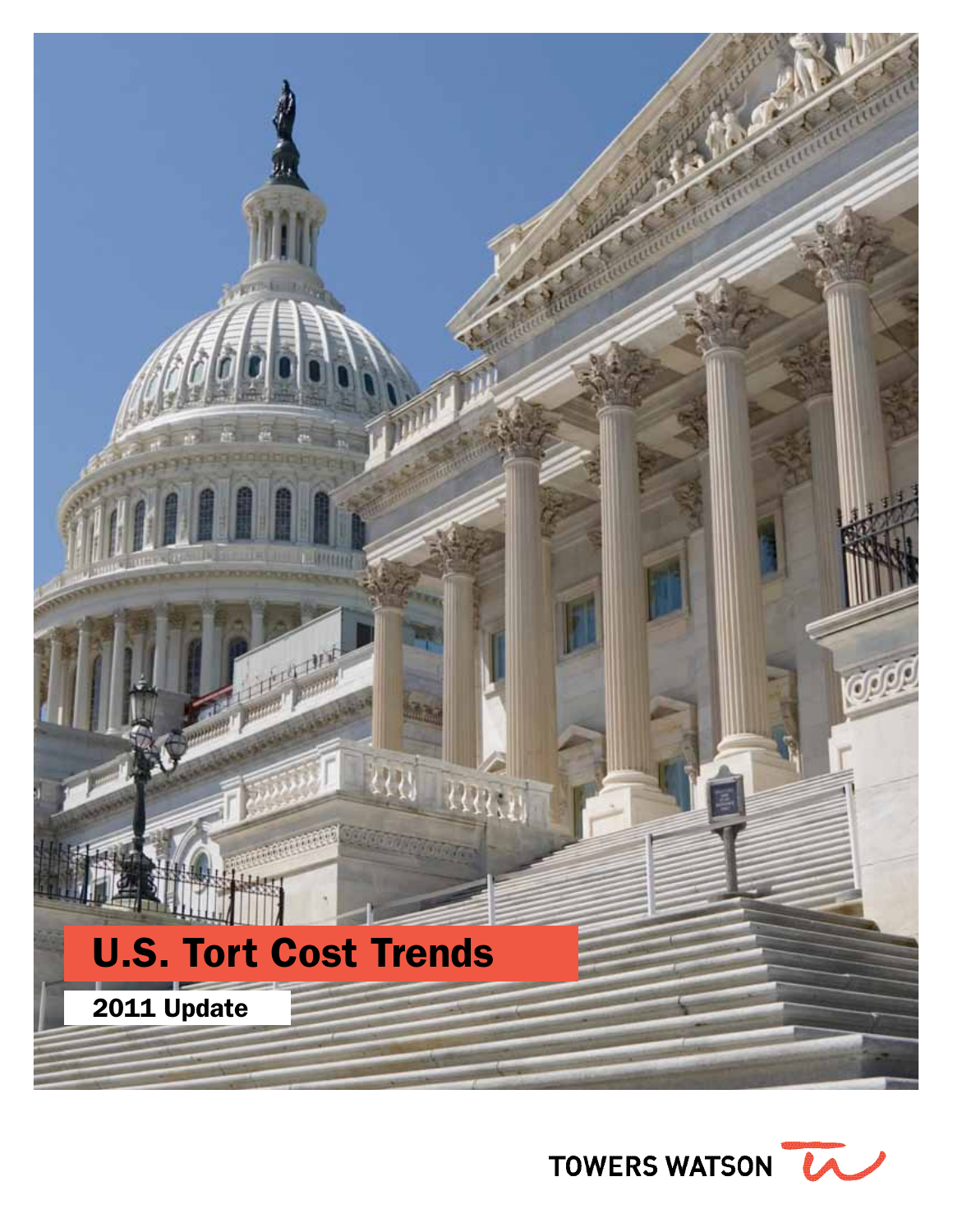# 2011 Update on U.S. Tort Cost Trends



### Table of Contents

| <b>Introduction</b>                            | 2  |
|------------------------------------------------|----|
| <b>Executive Summary</b>                       | 3  |
| <b>Key Findings</b>                            | з  |
| Comments on 2010                               | з  |
| <b>Future Implications</b>                     | 4  |
| <b>Findings</b>                                | 5  |
| 2010 Tort Costs                                | 5  |
| Costs Relative to GDP                          | 5  |
| Costs Relative to Population                   | 6  |
| Tort Costs Split to Personal Versus Commercial | 6  |
| <b>Methodology and Approach</b>                | 8  |
| <b>Components of Tort Costs</b>                | ន  |
| <b>Categories of Tort Costs</b>                | 9  |
| <b>Excluded Costs</b>                          | 10 |
| Changes From the 2010 Study                    | 10 |
| <b>Looking Ahead</b>                           | 11 |
| <b>Appendices</b>                              | 12 |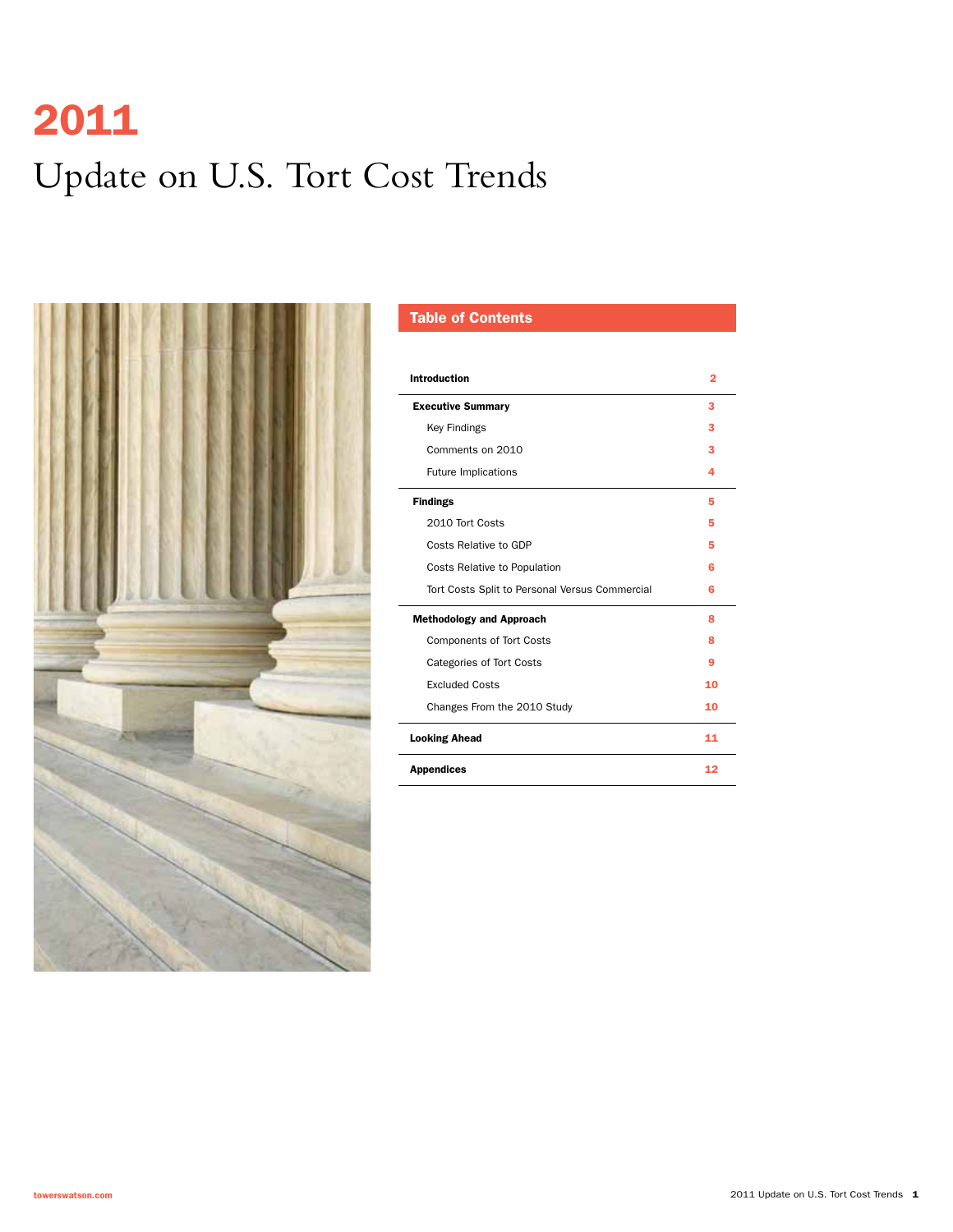

# Introduction

The *2011 Update on U.S. Tort Cost Trends* represents the 15th study of U.S. tort costs published by Towers Watson. The first study was completed in 1985. The most recent study, incorporating results through 2009, was published in December 2010. This update, which provides results from 1950 through 2010, and projections through 2013, has neither been funded nor subject to prerelease approval by any outside organization, and was conducted entirely by Towers Watson.

The purpose of this study is to quantify tort costs, not support any particular point of view regarding those costs. Any connotation that an increase in tort costs is undesirable is unintended.

Further, we examine only one side of the U.S. tort system — the costs. No attempt has been made to measure or quantify the benefits of the tort system, or conclude that the costs of the U.S. tort system outweigh the benefits, or vice versa.

Tort costs tabulated in this study reflect all of the various outcomes from an alleged tort. The tort claim dispute resolution process may be thought of as a continuum. An event causes one party to believe it suffered damages as a result of the negligence of another party. From that point, the parties attempt to come to a resolution. However, the two sides often do not easily agree on either the degree of negligence or the amount of damages.

The dispute may be resolved in a number of ways:

- Before a lawsuit is filed, by mutual agreement or through arbitration
- After a lawsuit is filed, but prior to a trial
- As a result of a verdict in a trial (as well as potential subsequent appeal)

Parties may elect to settle their dispute at any point along this continuum to avoid additional expense or the potential exposure they might face by taking the process to the next stage.

For more information on Towers Watson's tort cost studies, please contact Russ Sutter at +1 314 719 5834 or russ.sutter@towerswatson.com.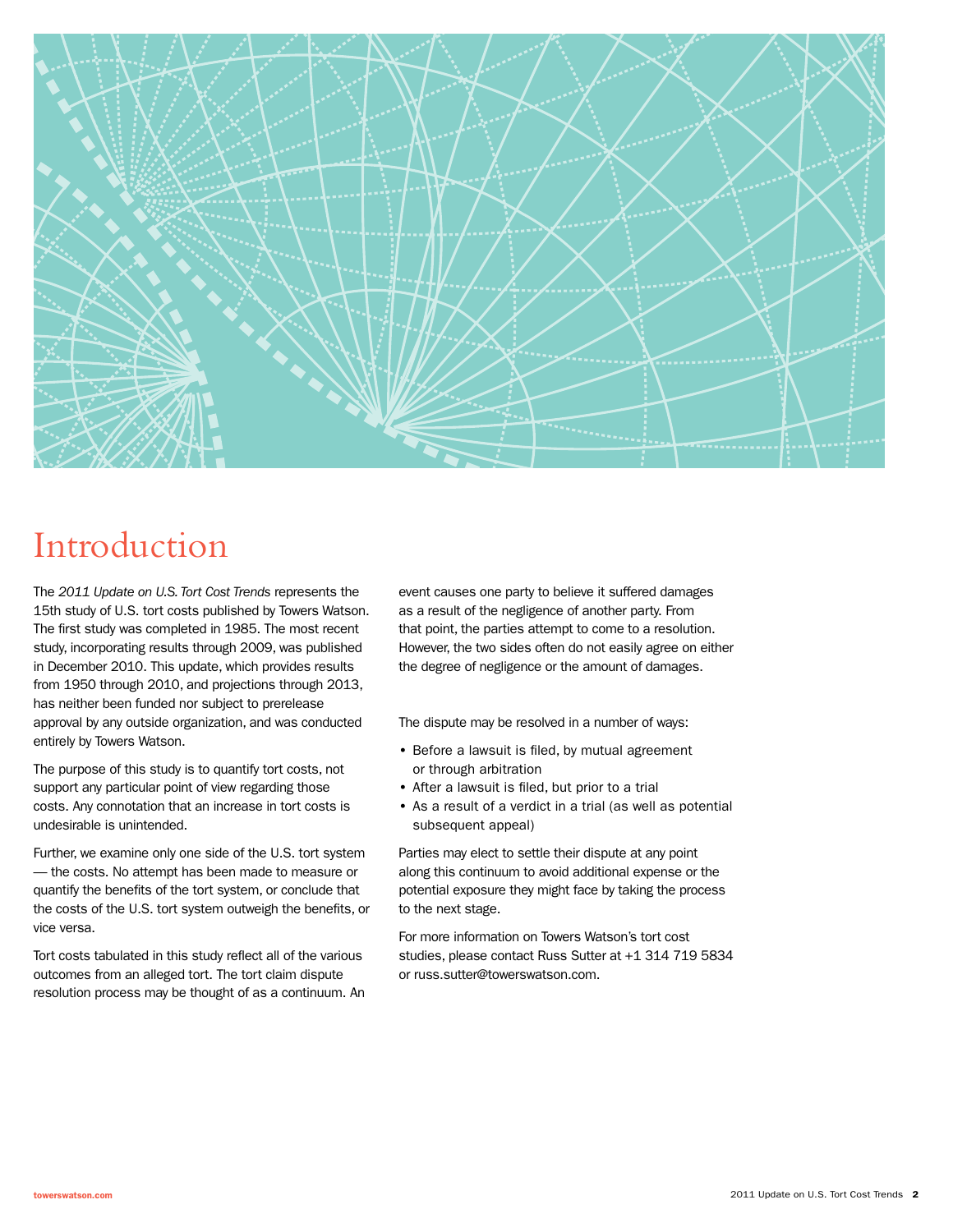# Executive Summary

### Key Findings

U.S. tort costs increased by 5.1% in 2010, as shown in *Figure 1*. The increase is attributable to the April 2010 Deepwater Horizon drilling rig explosion and resulting oil spill in the Gulf of Mexico. Absent the costs from this event, tort costs would have shown an overall decrease of 2.4% in 2010.

The U.S. tort system cost \$264.6 billion in 2010, which translates to \$857 per person, versus \$820 per person in 2009.

Overall economic growth in 2010 was +4.2%. As such, the ratio of tort costs to gross domestic product (GDP) rose in 2010 for the second consecutive year after five years of a decline in the ratio. Since 1950, growth in tort costs has exceeded growth in GDP by an average of approximately two percentage points.

### Comments on 2010

The April 2010 Deepwater Horizon oil spill was the single most important event affecting 2010 tort costs. In June 2010, BP established a \$20 billion fund to compensate victims of the oil spill. As of November 1, 2011, BP had paid or approved for payment over

\$7.5 billion in claims related to the spill. New claims continue to be received. While the ultimate tort costs related to this event remain uncertain, our 2010 tort cost estimate includes \$19 billion of costs from the spill. Absent the costs associated with the Deepwater Horizon spill, tort costs in 2010 would have shown a 2.4% decline from 2009.

The weak U.S economy continued to have an influence on tort costs in 2010. While nominal GDP rose in 2010 after a drop in 2009, real GDP in 2010 was below the comparable level from 2007. Due to a lower level of economic activity, opportunities for tort actions also have decreased over the last few years. This decline is notable in the commercial auto line of business, perhaps the most economically sensitive coverage with a tort component. The insured commercial auto tort costs in 2010 were the lowest since 2000, and 19% lower than in 2004.

Personal auto tort costs showed a 1.1% increase in 2010. This increase is in line with the average personal auto increase from the prior five years of 1.4%. Personal auto remains, by far, the single largest line of business contributing to U.S. tort costs.

|                        | <b>Average annual</b>  | <b>Average annual</b> |
|------------------------|------------------------|-----------------------|
| <b>Years</b>           | increase in tort costs | increase in GDP       |
| $1951 - 1960$          | 11.6%                  | 6.0%                  |
| 1961 - 1970            | 9.8                    | 7.0                   |
| $1971 - 1980$          | 11.9                   | 10.4                  |
| $1981 - 1990$          | 11.8                   | 7.6                   |
| $1991 - 2000$          | 3.2                    | 5.5                   |
| 2001                   | 14.7                   | 3.4                   |
| 2002                   | 13.4                   | 3.5                   |
| 2003                   | 5.5                    | 4.7                   |
| 2004                   | 6.0                    | 6.5                   |
| 2005                   | 0.4                    | 6.5                   |
| 2006                   | $-5.6$                 | 6.0                   |
| 2007                   | 2.1                    | 4.9                   |
| 2008                   | $1.1$                  | 1.9                   |
| 2009                   | $-1.2$                 | $-2.5$                |
| 2010                   | 5.1                    | 4.2                   |
| 60 Years (1951 - 2010) | 8.7                    | 6.7                   |

#### Figure 1. Growth of U.S. tort costs and GDP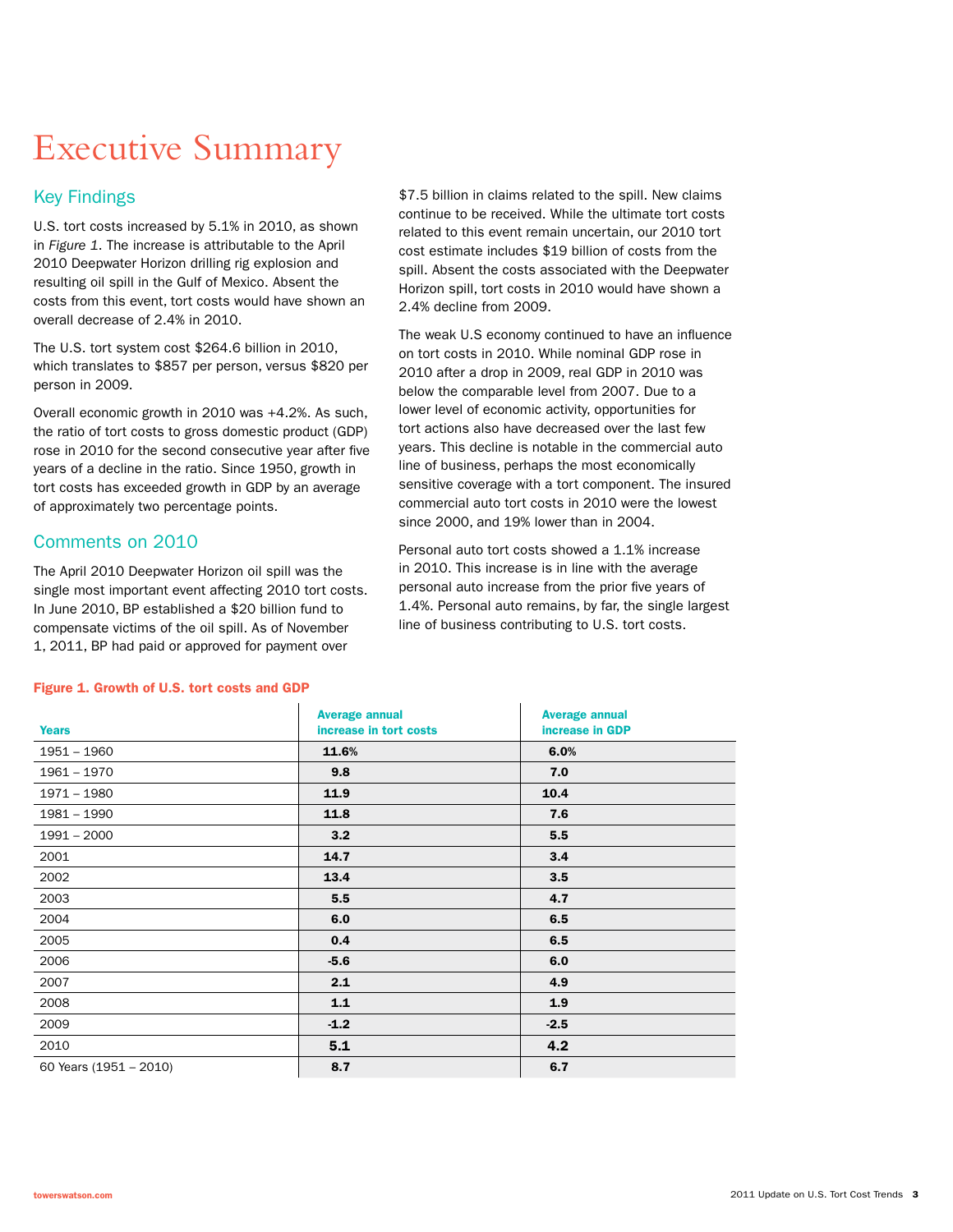Medical malpractice costs continued to be stable in 2010. Total direct premiums written by U.S. insurers for this coverage have decreased every year since 2006. The weakened state of the U.S economy also may be contributing some downward pressure on these costs, as patients may be forgoing some elective procedures as a result.

The year 2010 marks the end of another decade in our monitoring of tort costs. When viewed as a decade, the 2001 – 2010 period is generally more similar to the 1991 – 2000 period than the comparable decades ending in 1970, 1980 and 1990. The decades ending in 2000 and 2010 both showed much lower increases in tort costs, 3.2% and 4.0%, respectively, than prior decades. However, the 2001 – 2010 period also shows the lowest annual increase in nominal GDP, only 3.9%, of all six decades tracked in this study. Real GDP growth in the decade averaged only 1.5% per year, well below the 60-year average of 2.9%.

### Future Implications

Just as the Deepwater Horizon oil spill caused an increase in costs in 2010 versus 2009, we expect tort costs to decline in 2011 due to the lack of such an event. Specifically, we expect tort costs in 2011 to show an overall decline of 4.4%.

Excluding the impact of the Deepwater Horizon oil spill, we expect tort costs in 2011 to show a modest increase relative to 2010, perhaps a 3% growth. Personal automobile-related tort costs showed a 1.1% increase in 2010. We expect a slightly higher increase in 2011. We are also seeing higher asbestos costs being recognized by U.S. insurers. While still well below the peak years of 2002 and 2003, asbestos costs were up in 2010, and insurer activity in 2011 that has already been announced suggests a potential further increase in 2011. As noted previously, medical malpractice trends continue to be mild, despite recent challenges and overturns of reforms that were implemented earlier. We do not see this changing in 2011. The increasing employment of physicians by hospitals may also exert some downward pressure on medical malpractice tort costs through more coordinated patient care and claim defense.

In the employee practices liability arena, there was a landmark case decided in 2011. In June 2011, the U.S. Supreme Court ruled in favor of the defendant, Wal-Mart, in the class action case *Wal-Mart Stores Inc. v. Betty Dukes et al*. This case, with roots back to the year 2000, was a major sexual discrimination lawsuit and the largest civil rights class action suit in U.S. history. The case alleged that Wal-Mart discriminated against women in pay, promotions and job assignments in violation of the 1964 Civil Rights Act. Despite the Supreme Court's decision, we expect employee practices litigation will continue to be significant in the near future.

A new type of litigation has begun to surface related to the natural gas drilling practice of hydraulic fracturing. The process, often called "fracking," extracts natural gas from shale by using water and chemicals in the drilling process. It is being alleged by some groups that this process leads to contaminated water. While energy companies have not experienced large judgments in this area yet, defense costs related to such suits are beginning to mount.

In our 2009 study, we discussed the longer-term potential for an increase in inflation, which has not yet materialized. Given current economic activity and unemployment levels, it is difficult to envision inflation becoming a significant issue in the next two to three years. The Congressional Budget Office (CBO) forecasts for inflation, as measured by the Consumer Price Index, are below 2% for 2012 through 2015.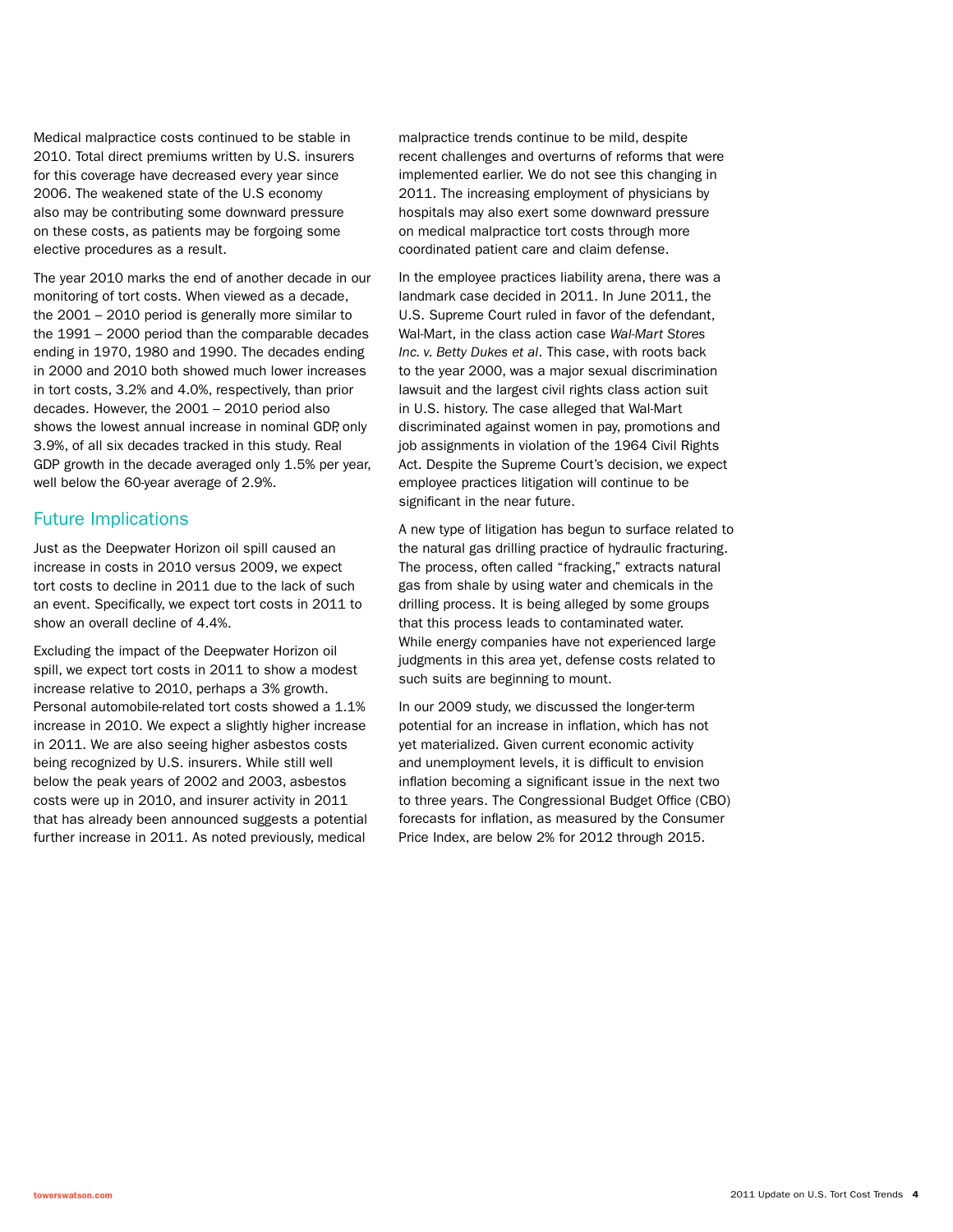# Findings

### 2010 Tort Costs

Towers Watson estimates that 2010 U.S. total insured and self-insured tort costs were \$264.6 billion, an increase of \$12.8 billion, or 5.1%, from an estimated \$251.8 billion in 2009 tort costs. The tort costs in 2010 were the highest in U.S. history.

### Costs Relative to GDP

The ratio of U.S. tort costs to GDP increased significantly since 1950. However, as shown in *Figure 2*, the ratio of tort costs to GDP has decreased substantially since 2003.

As shown in *Figure 3*, over the last 27 years (1984 – 2010), tort costs as a ratio of GDP ranged from a low of 1.70% to a high of 2.30%. The 27- year pattern appears cyclical, with rapid increases in the ratio in the mid-1980s and early 2000s offset by multiyear periods of declines in the ratio.

#### Figure 2. Tort costs relative to GDP (in billions)

| Year | <b>U.S. tort costs</b> | <b>U.S. GDP</b> | Tort costs as % of GDP |
|------|------------------------|-----------------|------------------------|
| 1950 | \$ 1.8                 | \$.<br>294      | 0.62%                  |
| 1960 | 5.4                    | 526             | 1.03                   |
| 1970 | 13.9                   | 1,038           | 1.34                   |
| 1980 | 42.7                   | 2,788           | 1.53                   |
| 1990 | 130.2                  | 5,801           | 2.24                   |
| 2000 | 179.1                  | 9,952           | 1.80                   |
| 2003 | 245.7                  | 11,142          | 2.21                   |
| 2004 | 260.3                  | 11,853          | 2.20                   |
| 2005 | 261.4                  | 12,623          | 2.07                   |
| 2006 | 246.9                  | 13,377          | 1.85                   |
| 2007 | 252.0                  | 14,029          | 1.80                   |
| 2008 | 254.9                  | 14,292          | 1.78                   |
| 2009 | 251.8                  | 13,939          | 1.81                   |
| 2010 | 264.6                  | 14,527          | 1.82                   |

\*Throughout this report, unadjusted, or nominal, GDP is used. Most news releases on GDP rely on inflation-adjusted, or real, GDP.

#### Figure 3. Tort costs as % of GDP

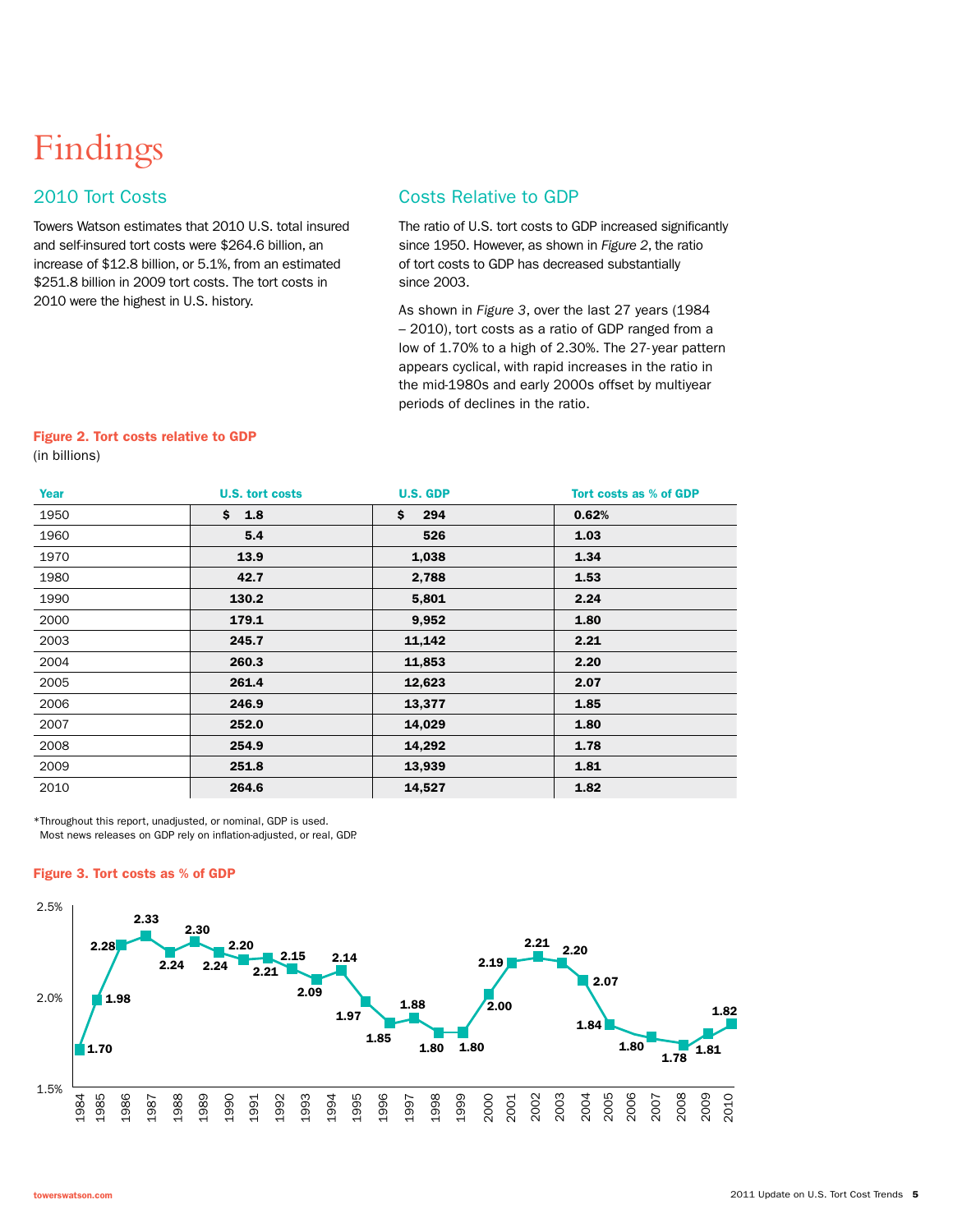#### Figure 4. Tort costs relative to population

| Year | U.S.<br>population<br>(millions) | U.S. tort<br>costs<br>(\$ billions) | <b>Tort cost</b><br>per capita | Inflation-<br>adjusted*<br>tort cost per<br>capita |
|------|----------------------------------|-------------------------------------|--------------------------------|----------------------------------------------------|
| 1950 | 152                              | \$1.8                               | \$12                           | \$107                                              |
| 1960 | 181                              | 5.4                                 | 30                             | 222                                                |
| 1970 | 205                              | 13.9                                | 68                             | 380                                                |
| 1980 | 228                              | 42.7                                | 187                            | 496                                                |
| 1990 | 249                              | 130.2                               | 522                            | 871                                                |
| 2000 | 281                              | 179.1                               | 636                            | 806                                                |
| 2003 | 290                              | 245.7                               | 847                            | 1,003                                              |
| 2004 | 293                              | 260.3                               | 889                            | 1,026                                              |
| 2005 | 296                              | 261.4                               | 884                            | 988                                                |
| 2006 | 298                              | 246.9                               | 828                            | 895                                                |
| 2007 | 301                              | 252.0                               | 836                            | 880                                                |
| 2008 | 304                              | 254.9                               | 838                            | 849                                                |
| 2009 | 307                              | 251.8                               | 820                            | 834                                                |
| 2010 | 309                              | 264.6                               | 857                            | 857                                                |

\*Restated in year 2010 dollars, based on the Consumer Price Index.

#### Figure 5. Personal versus commercial tort costs

#### (\$ billions)

| Year                         | <b>Personal tort costs</b> | <b>Commercial tort costs</b> |
|------------------------------|----------------------------|------------------------------|
| 1990                         | \$52.0                     | \$78.2                       |
| 1991                         | 53.4                       | 78.2                         |
| 1992                         | 56.4                       | 83.8                         |
| 1993                         | 57.3                       | 85.9                         |
| 1994                         | 60.1                       | 87.8                         |
| 1995                         | 61.5                       | 96.9                         |
| 1996                         | 62.7                       | 91.9                         |
| 1997                         | 63.4                       | 90.4                         |
| 1998                         | 66.3                       | 98.9                         |
| 1999                         | 68.2                       | 99.9                         |
| 2000                         | 72.3                       | 106.8                        |
| 2001                         | 76.8                       | 128.6                        |
| 2002                         | 80.0                       | 152.9                        |
| 2003                         | 84.2                       | 161.5                        |
| 2004                         | 86.8                       | 173.5                        |
| 2005                         | 88.5                       | 172.9                        |
| 2006                         | 87.4                       | 159.5                        |
| 2007                         | 90.8                       | 161.2                        |
| 2008                         | 94.2                       | 160.7                        |
| 2009                         | 95.4                       | 156.4                        |
| 2010                         | 96.7                       | 168.0                        |
| <b>Average Annual Change</b> |                            |                              |
| <b>Since 1990</b>            | 3.1%                       | 3.9%                         |
| <b>Since 2000</b>            | 2.9                        | 4.6                          |
| <b>Since 2004</b>            | 1.8                        | $-0.5$                       |

#### Costs Relative to Population

Growth in U.S. tort costs since 1950 has far exceeded U.S. population growth, as indicated in *Figure 4*. Even after adjusting for inflation, tort costs per capita have risen by a factor of eight between 1950 and 2010. However, inflation-adjusted tort costs per capita were 16% lower in 2010 than in the peak year of 2004.

#### Tort Costs Split to Personal Versus Commercial

*Figure 5* shows our estimate of personal and commercial U.S. tort costs since 1990. Commercial tort costs reflect torts alleged against businesses and include all medical malpractice tort costs. Personal tort costs include torts alleged against individuals, excluding medical malpractice. Personal tort costs stem predominantly from automobile accidents.

As the table data indicate, the increase in commercial tort costs since 1990 exceeded the increase in personal tort costs. The difference is even greater when measured since 2000. However, commercial tort costs decreased from 2004 to 2010, while personal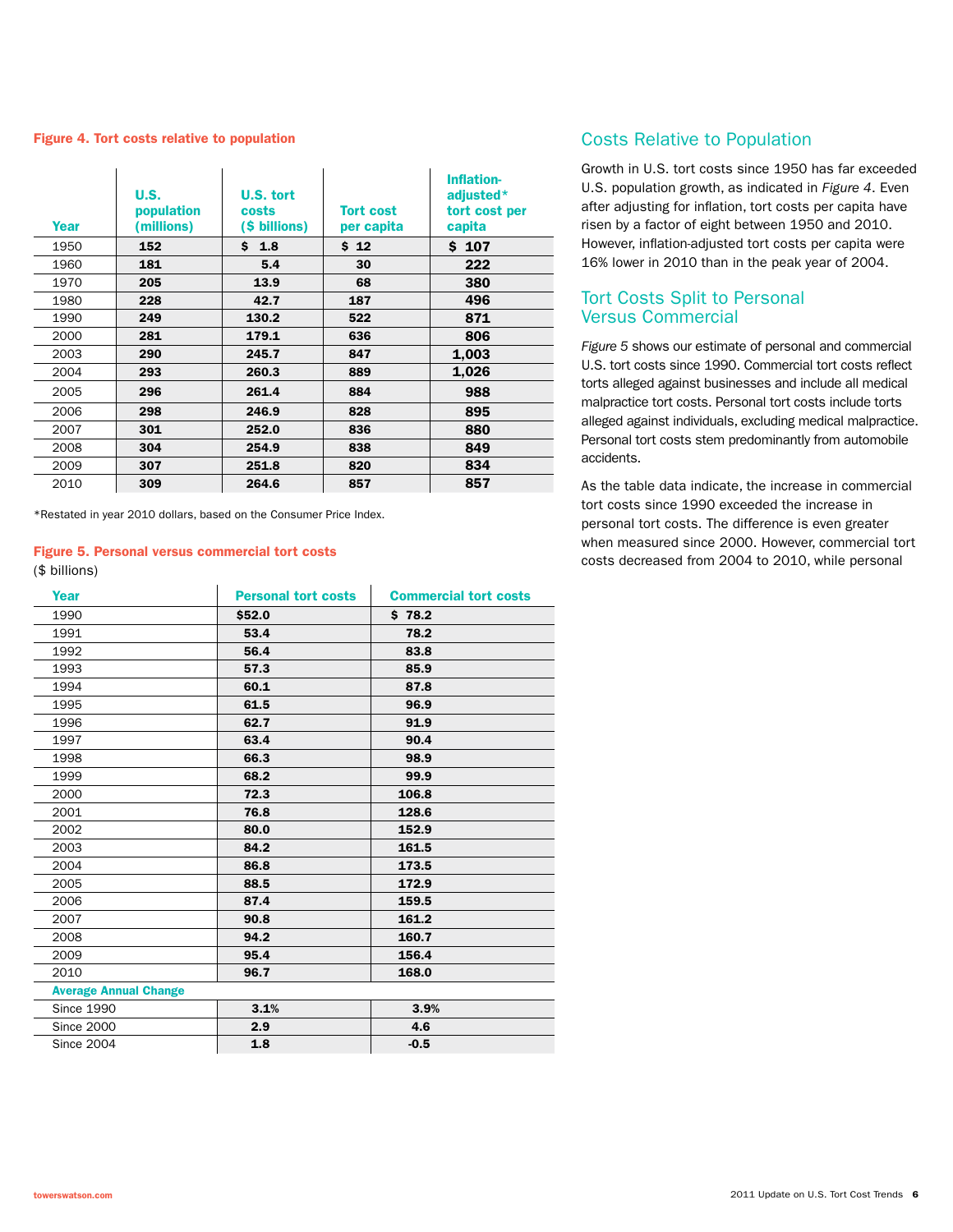The fairly modest growth in personal tort costs since 1990 is due in some part to a long-term reduction in auto accident frequency. *Figure 6* shows an index of accident frequency and claims per vehicle for property damage auto liability since 1991, based on industry trend data. The index increased slightly in 2009, just the second increase since 1999, but decreased again in 2010.

Total tort costs from commercial lines increased by 7.4% from 2009 to 2010 due to the Deepwater Horizon oil spill. However, even with this event, commercial lines tort costs in 2010 were 3% lower than average commercial tort costs in the peak years of 2004 and 2005.

#### Figure 6. Property damage frequency index  $(1991 = 1.000)$

| Year | <b>Frequency index</b> |
|------|------------------------|
| 1991 | 1.000                  |
| 1992 | 0.968                  |
| 1993 | 0.984                  |
| 1994 | 1.016                  |
| 1995 | 1.013                  |
| 1996 | 1.041                  |
| 1997 | 1.021                  |
| 1998 | 1.007                  |
| 1999 | 1.016                  |
| 2000 | 1.002                  |
| 2001 | 1.001                  |
| 2002 | 0.983                  |
| 2003 | 0.960                  |
| 2004 | 0.938                  |
| 2005 | 0.923                  |
| 2006 | 0.891                  |
| 2007 | 0.898                  |
| 2008 | 0.868                  |
| 2009 | 0.873                  |
| 2010 | 0.868                  |

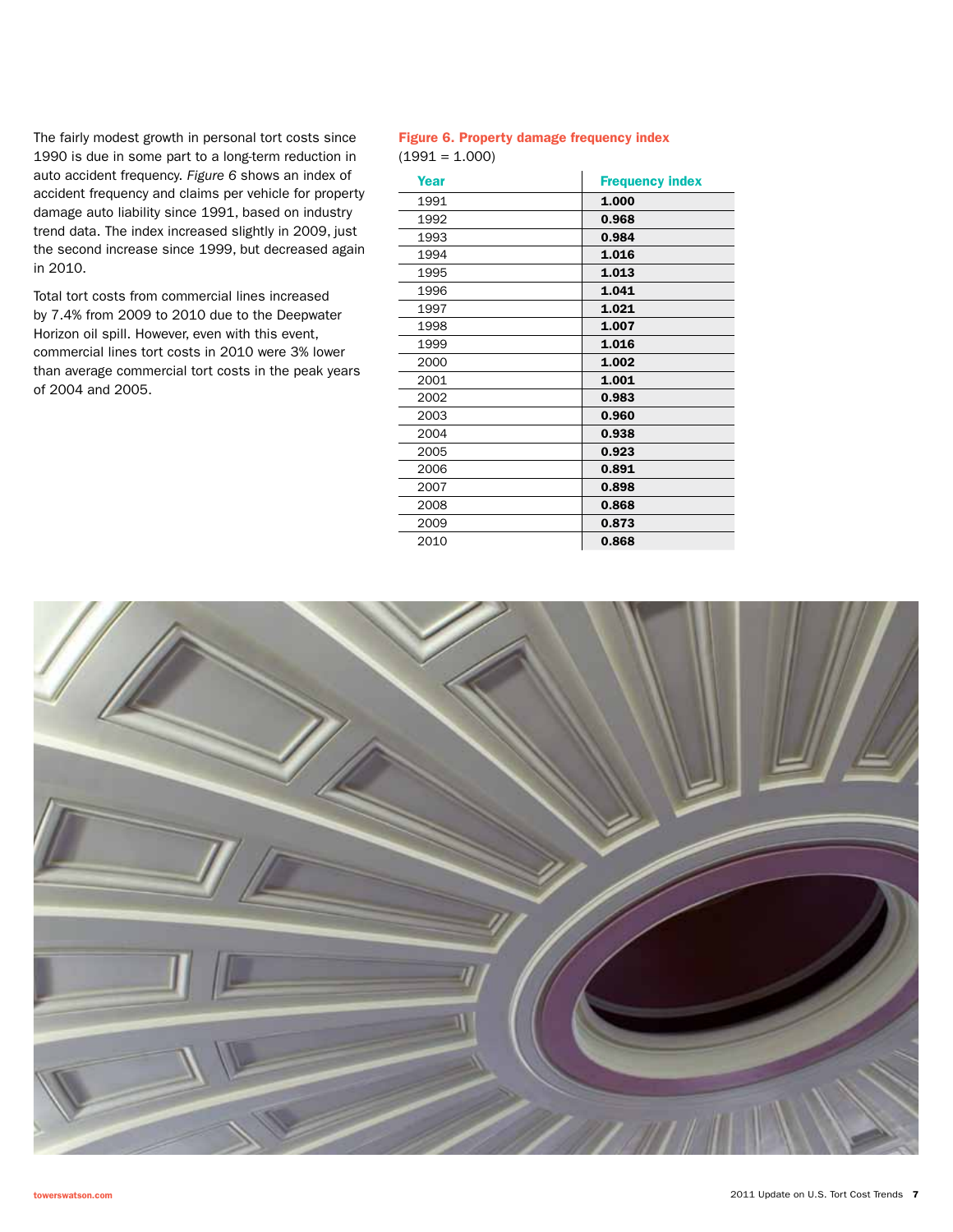# Methodology and Approach

### Components of Tort Costs

The methodology used to develop estimates of tort costs in this study is similar to the methodology used in prior Towers Watson studies of U.S. tort costs. This study incorporates three cost components:

- Benefits paid or expected to be paid to third parties (hereafter referred to as "losses")
- Defense costs
- Administrative expenses

It is important to note that we have measured losses on an incurred basis, reflecting both payments as well as the collective change in reserves on incurred claims. We believe it is more appropriate to measure costs on an incurred basis than on a paid basis because of the greater time difference between an event and the payment of the claim than between the event and the estimate of the cost of that event. However, we recognize that more estimates of costs must be used when measuring based on an incurred versus paid basis.

Defense costs reflect costs directly incurred in the defense and investigation of a claim, as well as general claim-handling costs. The former are known as allocated loss adjustment expenses (ALAE), while the latter are often referred to as unallocated loss adjustment expenses (ULAE).

Administrative expenses reflect expenses, other than defense costs, incurred by either the insurance company or self-insured entity in the administration of tort claims. We take no position on the efficiency of the insurance industry's administrative expenses. However, we note the following:

- The relative share of total insured tort costs (as defined below) attributable to administrative expenses generally declined during the 1950s, 1960s and 1970s. However, this portion of insured tort costs has increased since 1980.
- The U.S. insurance industry is not a monopoly or cartel. Insurers have an incentive to be as efficient as possible to either strengthen their competitive positions or maximize their profits. The industry is subject to the same cost and competitive pressures that most industries face.
- We believe administrative expenses are a real cost of the tort system. Their inclusion undoubtedly increases the absolute levels of estimated tort costs, but has minimal impact on recent tort cost trends.

As detailed in Appendix 3, *Figure 7* shows the average administrative expense portion of insured tort costs by decade.

#### Figure 7. Tort costs

Administrative expense portion

| <b>Time period</b> | <b>Insured tort costs</b><br>administrative<br>expense portion |
|--------------------|----------------------------------------------------------------|
| 1950 - 1959        | 32.2%                                                          |
| 1960 - 1969        | 29.0%                                                          |
| 1970 - 1979        | 26.0%                                                          |
| 1980 - 1989        | 22.0%                                                          |
| 1990 - 1999        | 23.0%                                                          |
| $2000 - 2010$      | 24.3%                                                          |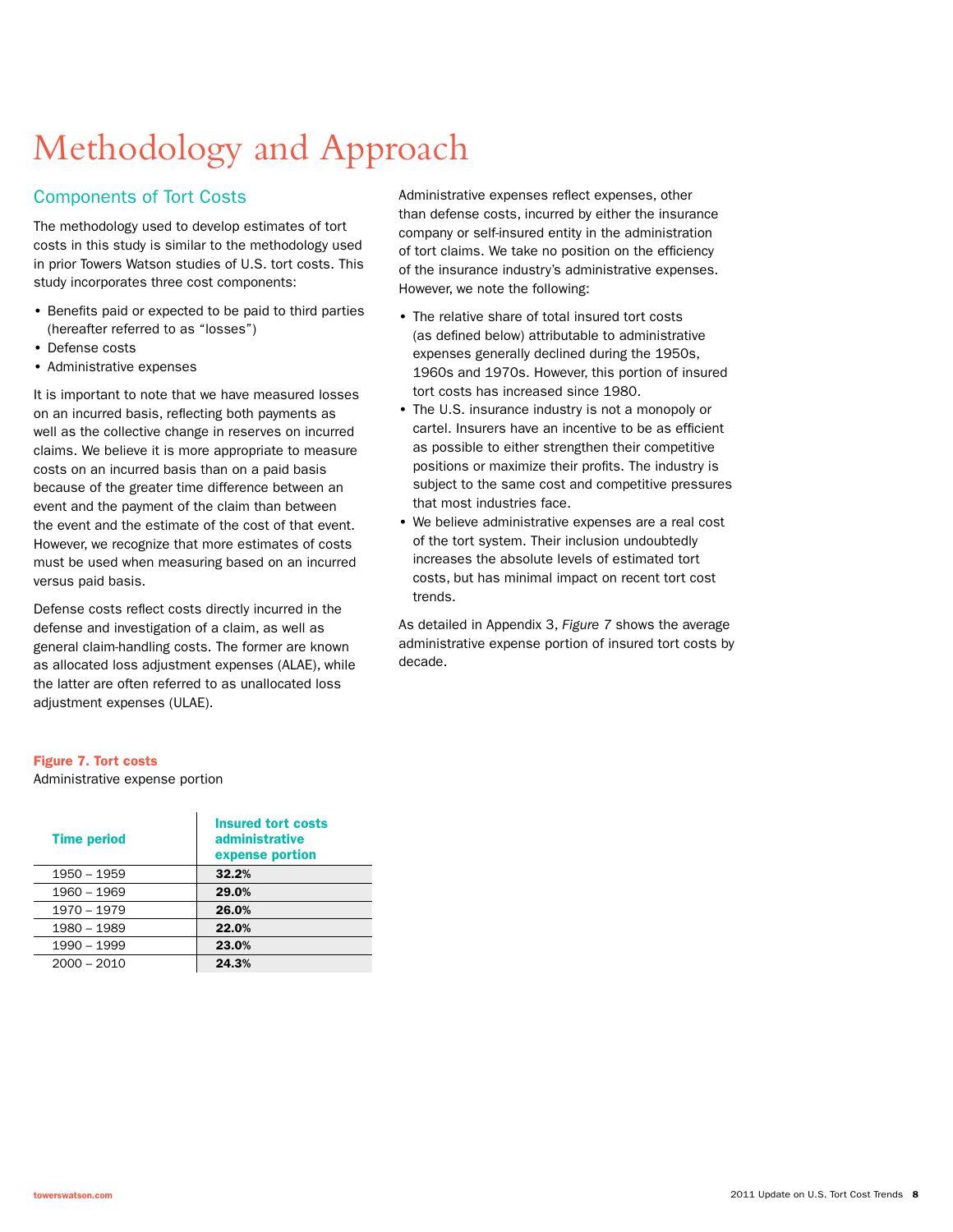### Categories of Tort Costs

Towers Watson computed tort costs in the following three categories:

- Insured costs (excluding medical malpractice)
- Self-insured costs (excluding medical malpractice)
- Medical malpractice costs

We derived insured costs from composite financial data for the U.S. insurance industry, as tabulated by A.M. Best and SNL Financial. These data are considered highly reliable because they are subject to audit and are reviewed by state regulatory agencies. Moreover, while certain product lines have changed over time, the data are available as far back as 1950 and, in some cases, even earlier.

The statutory lines of business we include in the insured category are as follows:

- Private passenger auto liability
- Homeowners multiperil
- Farmowners multiperil
- Commercial auto liability
- Commercial multiperil
- Other liability
- Products liability

The following should be noted regarding the included lines of business:

- For both personal auto liability and commercial auto liability, costs associated with personal injury protection (PIP — also known as "no fault") are excluded. PIP costs are excluded since PIP is, in theory, a first-party coverage, not a liability coverage. This exclusion has only a minor impact on commercial auto costs, but is material for personal auto liability.
- Homeowners and farmowners multiperil are largely first-party property coverages that have a liability (or tort) element. We excluded 91% of the costs for these lines for 2010. Our estimate that 9% of the costs for these lines are tort-related is based on our experience with these coverages.
- Commercial multiperil (CMP) also includes both property and liability. However, since 1992, insurance data have been split into liability and property components. Prior to 1992, up to 50% of total CMP costs are included in this study.
- Costs from workers compensation (in theory, a firstparty coverage), aviation or ocean marine are not included in this study. The latter two coverages do have a liability component; however, given their size and a limited foundation for estimating the liability portion, they were excluded.

The insured tort costs are the sum of three components: losses, loss adjustment expenses and administrative expenses. The last component includes the following statutory expense categories:

- Commissions and brokerage
- Other acquisition expenses
- General expenses
- Taxes, licenses and fees

Total tort costs from the A.M. Best and SNL Financial data are reduced slightly to reflect an estimate of non-U.S. business in the data. The reduction varies by line of business and is approximately 1%.

Earned premiums are displayed in Appendix 3. The actual premiums are not considered in total tort costs shown in column (6). (The arithmetic in the appendix multiplies premiums by ratios in which earned premium is the denominator, effectively eliminating premiums from the resulting product.) As such, any increase in insurance premiums without a corresponding increase in costs has no impact on estimated tort costs in this study.

As shown in Appendix 3, total 2010 insured tort costs are an estimated \$172.9 billion.

The second category of tort costs, self-insured costs, excludes medical malpractice. Appendix 4 outlines the estimated costs for this category.

As shown in the appendix, we estimate that 2% of personal tort costs are in this category. This is not to say that 2% of the auto-driving population is uninsured or that 2% of auto accidents involve an uninsured driver. (Actual figures for these items are likely to be far higher.) Instead, the 2% provision reflects our estimate of the additional tort costs not included in the insured data. Many personal auto insurance policies include coverage for uninsured motorists, whereby the insured is compensated if injured in an auto accident caused by an uninsured or underinsured driver. As such, the "insured" tort costs previously described also include costs associated with many auto accidents involving uninsured drivers. The 2% provision adds \$1.9 billion to our estimate of 2010 personal tort costs.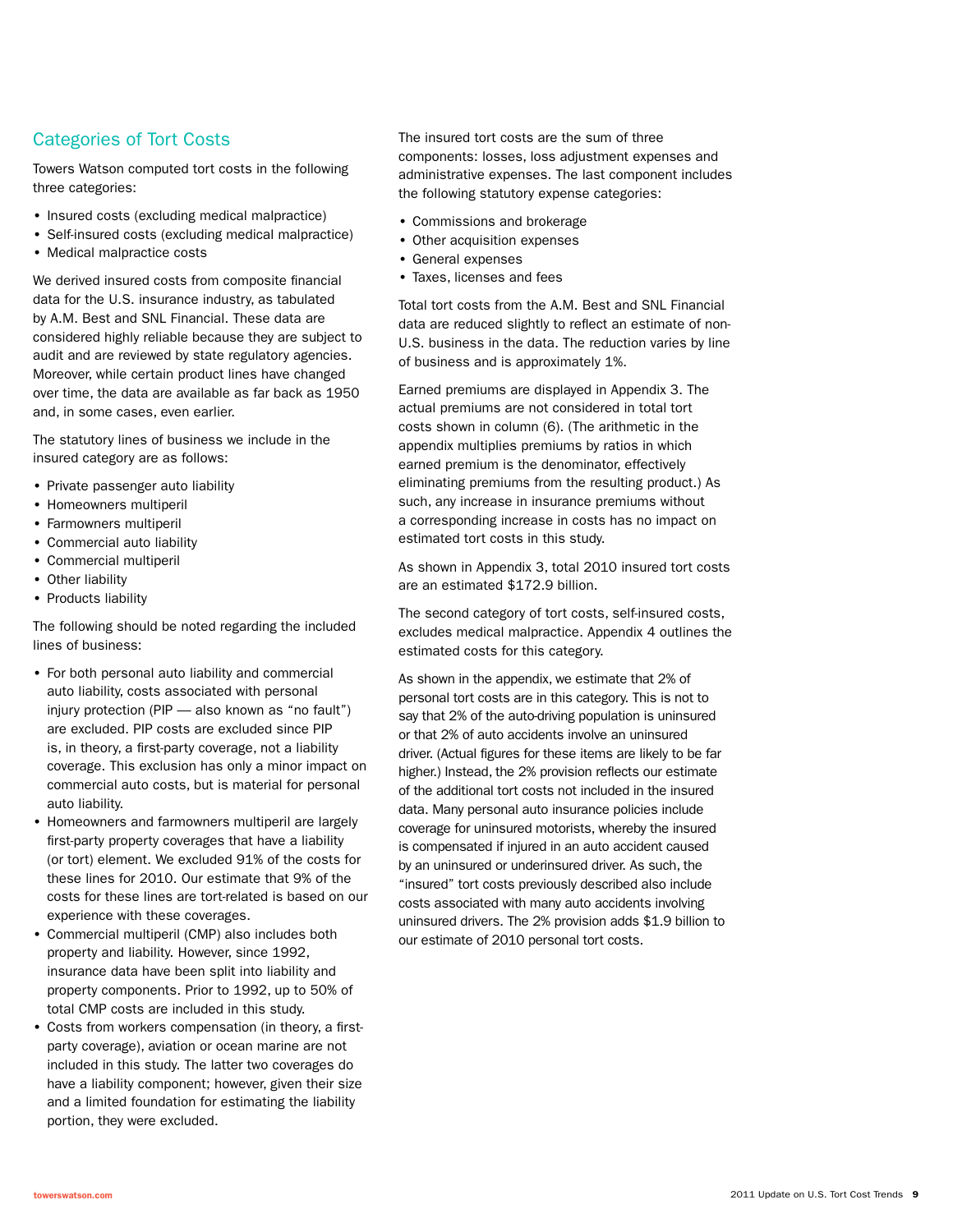Our estimate of self-insured tort costs is approximately \$60 billion for commercial risks in 2010. This estimate includes tort costs paid by various forms of selfinsurance, such as large deductibles and captive insurance programs. In addition, the estimate includes insurance purchased directly from non-U.S. insurance companies, since these insured costs are not captured in the A.M. Best or SNL Financial data used to estimate the insured cost category. The 2010 estimate also reflects the Deepwater Horizon oil spill costs of \$19 billion.

To our knowledge, there is no data source that tabulates losses incurred by all self-insured entities. However, various organizations have estimated the size of this market. We relied on the various estimates available, as well as Towers Watson's experience in this field, to develop the costs for this category. We assumed the administrative expense component in this category is 10% lower than the insured category.

Our estimate of commercial self-insured costs does not capture certain extraordinary costs. For example, costs resulting from the 1998 settlement between tobacco manufacturers and various state attorneys general are not explicitly included in this study.

As indicated in Appendix 4, our estimates of commercial self-insured costs show a long-term increase in selfinsured commercial tort costs.

The third category of tort costs is medical malpractice, both insured and self-insured. Appendix 5 shows the estimated medical malpractice tort costs since 1975. Although A.M. Best data started segregating medical malpractice costs in 1975, the insured portion of these costs has fluctuated significantly since then.

Our estimate of medical malpractice costs is based on Towers Watson's internal estimates of state-by-state medical malpractice costs, rather than A.M. Best or SNL Financial data. The state costs per physician and per occupied hospital bed are multiplied by the number of practicing physicians and occupied beds by year to develop estimated medical malpractice losses and loss adjusted expenses (LAE). Administrative expenses are included. As with the self-insured estimate, we assume a 10% lower cost than insurance data indicate.

As shown in Appendix 5, our estimate of 2010 medical malpractice costs is approximately \$29.8 billion. Our analysis suggests that medical malpractice costs have increased at an average annual rate of 9.7%, versus 7.5% for all other tort costs, since 1975. However, growth in medical malpractice costs since 2005 has averaged only 0.3% per year.

### Excluded Costs

Our definition of tort cost is largely governed by traditional liability insurance coverages. We previously noted the exclusion of tobacco settlements. For gray areas where awards and settlements are typically (but not always) excluded, such as punitive damages (which are included in the insurance contract in certain states) and certain types of contract and shareholder litigation, the costs reflected in this study are consistent with those reported by insurance companies. Therefore, although some of these costs may be included in tort cost totals, we are unable to separately account for them.

We have *not* included costs incurred by federal and state court systems in administering actual suits. We do not believe the omission of these costs significantly understates our cost index or in any material way distorts long-term trends.

Certain indirect costs are also omitted, such as those associated with litigation avoidance. These costs range from potentially unnecessary and duplicative medical tests ordered by doctors as a defense against possible malpractice allegations to the disappearance of certain products or whole industries from the marketplace because of high product-liability cost.

As previously noted, this study does not attempt to quantify the benefits of the tort system. These benefits include a systematic resolution of disputes, thereby reducing conflict, including violence. Another indirect benefit is that the tort system may act as a deterrent to unsafe practices and products. From this perspective, compensation for pain and suffering may be viewed as beneficial to society as a whole.

### Changes From the 2010 Study

There have been modest changes in some of the historical GDP numbers for 2004 and subsequent years since our 2010 study. These changes result in slightly different ratios of tort costs to GDP over the prior study. In addition, there was a change in insured tort costs for commercial lines in 2009 of approximately \$3.6 billion from our prior study. This change caused the overall decrease in tort costs from 2008 to 2009 to be less than noted in our 2010 study.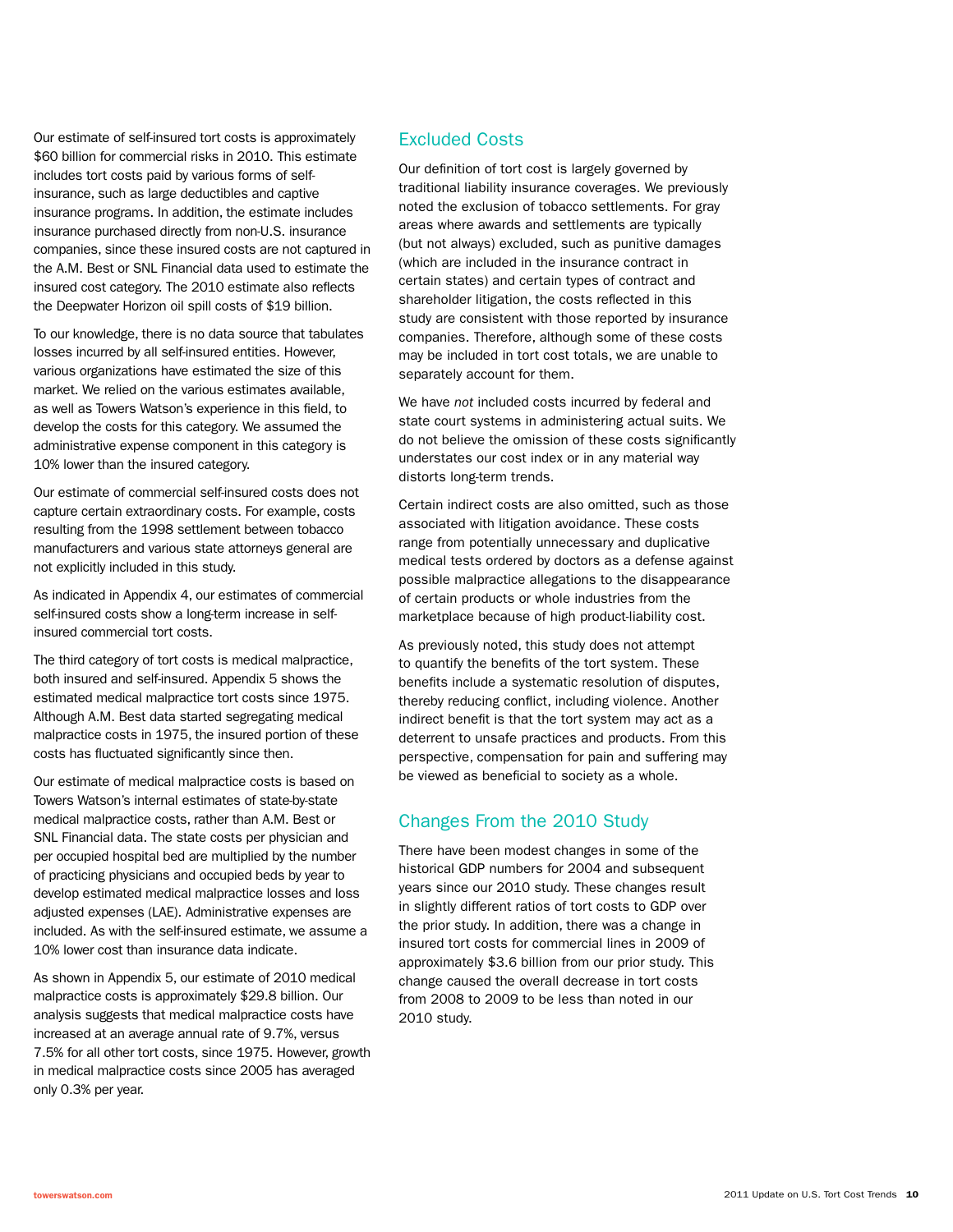# Looking Ahead

Tort costs increased by 5.1% in 2010. This increase was due to the Deepwater Horizon oil spill. As shown in *Figure 8,* the increase in commercial lines costs was much greater than the increase in personal lines costs.

In 2011, we expect a 4% decrease in tort costs, mainly due to the effect of the Deepwater Horizon oil spill in the Gulf of Mexico on 2010 costs. Absent that event's costs in 2010, we expect a 3% increase in 2011. To date, there have been plenty of insurance industry events in 2011, both inside and outside the U.S. However, most of the noteworthy events have been on property coverages. We still see liability costs as being fairly stable, albeit with some upward pressure on personal auto costs starting to emerge. In addition, there have been additional reserve increases for asbestos losses disclosed by several insurers in 2011.

The CBO anticipates a 4.9% increase in GDP in 2011. Combining this level of GDP change with our tort cost forecast yields a 1.66% ratio of tort costs to GDP in 2011, which is a decrease from the 2010 ratio. If this holds, it will be the lowest ratio of tort costs to GDP since 1981.

Looking ahead, we anticipate growth in U.S. tort costs to range from 2% to 6% in 2012, with a midpoint of 4%. We expect a similar increase in 2013, with a midpoint of 4%. CBO forecasts call for 3.8% GDP growth in 2012 and 3.1% in 2013. These assumptions yield the projected tort costs, GDP and tort-to-GDP ratios shown in *Figure 9*.

#### Figure 8. One-year growth in tort costs

|      | <b>Personal</b> | <b>Commercial</b> | <b>Total</b> |
|------|-----------------|-------------------|--------------|
| 2003 | 5.3%            | 5.6%              | 5.5%         |
| 2004 | 3.1             | 7.5               | 6.0          |
| 2005 | 1.9             | $-0.4$            | 0.4          |
| 2006 | $-1.3$          | $-7.8$            | $-5.6$       |
| 2007 | 3.9             | 1.0               | 2.1          |
| 2008 | 3.7             | $-0.3$            | 1.1          |
| 2009 | 1.3             | $-2.7$            | $-1.2$       |
| 2010 | 1.4             | 7.4               | 5.1          |

#### Figure 9. Tort costs relative to GDP

| <b>\$ billions</b> |                   |            |                                  |  |  |
|--------------------|-------------------|------------|----------------------------------|--|--|
|                    | <b>Tort costs</b> | <b>GDP</b> | <b>Tort costs</b><br>as % of GDP |  |  |
| 2009               | \$251.8           | \$13,939   | 1.81%                            |  |  |
| 2010               | 264.6             | 14.527     | 1.82                             |  |  |
| 2011 (est.)        | 253.0             | 15,238     | 1.66                             |  |  |
| 2012 (est.)        | 263.1             | 15,817     | 1.66                             |  |  |
| 2013 (est.)        | 273.6             | 16,301     | 1.68                             |  |  |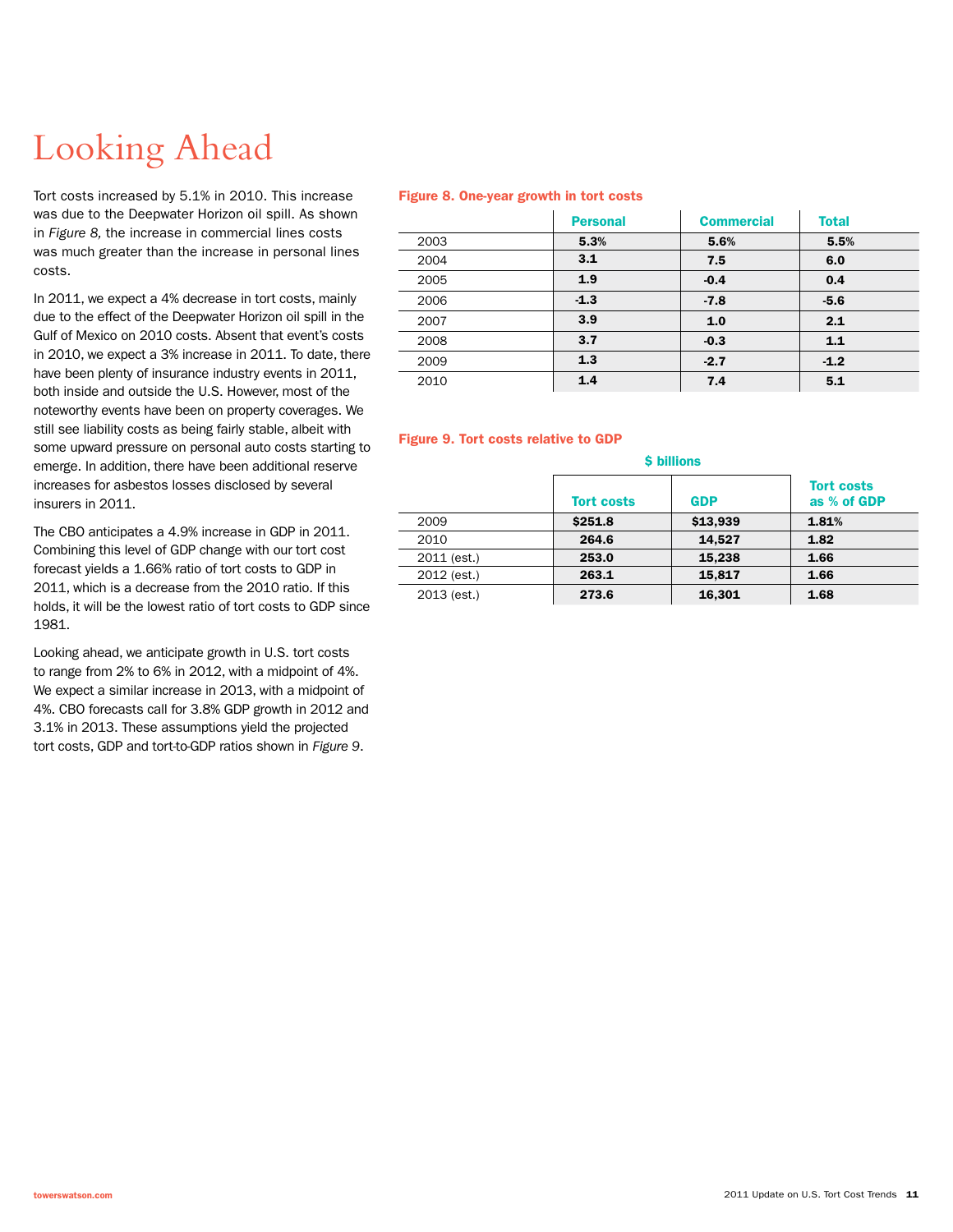# Cost of the U.S. tort system — 1950 – 2010

| Year | U.S.<br>population<br>(millions) | <b>CPI</b> (all items) | <b>CPI</b><br>(medical care) | <b>Gross domestic</b><br>product (billions) | <b>Tort system</b><br>costs (billions) | <b>Tort costs</b><br>as % of GDP |
|------|----------------------------------|------------------------|------------------------------|---------------------------------------------|----------------------------------------|----------------------------------|
| (1)  | (2)                              | (3)                    | (4)                          | (5)                                         | (6)                                    | (7)                              |
| 1950 | 152                              | 0.241                  | 0.151                        | \$<br>294                                   | \$<br>1.8                              | 0.62%                            |
| 1960 | 181                              | 0.296                  | 0.223                        | 526                                         | 5.4                                    | 1.03                             |
| 1970 | 205                              | 0.388                  | 0.340                        | 1,038                                       | 13.9                                   | 1.34                             |
| 1980 | 228                              | 0.824                  | 0.749                        | 2,788                                       | 42.7                                   | 1.53                             |
| 1981 | 230                              | 0.909                  | 0.829                        | 3,127                                       | 49.2                                   | 1.57                             |
| 1982 | 232                              | 0.965                  | 0.925                        | 3,253                                       | 56.7                                   | 1.74                             |
| 1983 | 234                              | 0.996                  | 1.006                        | 3,535                                       | 64.4                                   | 1.82                             |
| 1984 | 236                              | 1.039                  | 1.068                        | 3,931                                       | 66.9                                   | 1.70                             |
| 1985 | 239                              | 1.076                  | 1.135                        | 4,218                                       | 83.7                                   | 1.98                             |
| 1986 | 241                              | 1.096                  | 1.220                        | 4,460                                       | 101.7                                  | 2.28                             |
| 1987 | 243                              | 1.136                  | 1.301                        | 4,736                                       | 110.5                                  | 2.33                             |
| 1988 | 245                              | 1.183                  | 1.386                        | 5,100                                       | 114.0                                  | 2.24                             |
| 1989 | 247                              | 1.240                  | 1.493                        | 5,482                                       | 126.2                                  | 2.30                             |
| 1990 | 249                              | 1.307                  | 1.628                        | 5,801                                       | 130.2                                  | 2.24                             |
| 1991 | 252                              | 1.362                  | 1.770                        | 5,992                                       | 131.6                                  | 2.20                             |
| 1992 | 255                              | 1.403                  | 1.901                        | 6,342                                       | 140.2                                  | 2.21                             |
| 1993 | 258                              | 1.445                  | 2.014                        | 6,667                                       | 143.2                                  | 2.15                             |
| 1994 | 260                              | 1.482                  | 2.110                        | 7,085                                       | 147.8                                  | 2.09                             |
| 1995 | 263                              | 1.524                  | 2.205                        | 7,415                                       | 158.4                                  | 2.14                             |
| 1996 | 265                              | 1.569                  | 2.282                        | 7,839                                       | 154.5                                  | 1.97                             |
| 1997 | 268                              | 1.605                  | 2.346                        | 8,332                                       | 153.8                                  | 1.85                             |
| 1998 | 270                              | 1.630                  | 2.421                        | 8,794                                       | 165.2                                  | 1.88                             |
| 1999 | 273                              | 1.666                  | 2.506                        | 9,354                                       | 168.1                                  | 1.80                             |
| 2000 | 281                              | 1.722                  | 2.608                        | 9,952                                       | 179.1                                  | 1.80                             |
| 2001 | 285                              | 1.770                  | 2.728                        | 10,286                                      | 205.4                                  | 2.00                             |
| 2002 | 288                              | 1.799                  | 2.856                        | 10,642                                      | 232.9                                  | 2.19                             |
| 2003 | 290                              | 1.840                  | 2.971                        | 11,142                                      | 245.7                                  | 2.21                             |
| 2004 | 293                              | 1.889                  | 3.101                        | 11,853                                      | 260.3                                  | 2.20                             |
| 2005 | 296                              | 1.953                  | 3.232                        | 12,623                                      | 261.4                                  | 2.07                             |
| 2006 | 298                              | 2.016                  | 3.362                        | 13,377                                      | 246.9                                  | 1.85                             |
| 2007 | 301                              | 2.073                  | 3.511                        | 14,029                                      | 252.0                                  | 1.80                             |
| 2008 | 304                              | 2.153                  | 3.641                        | 14,292                                      | 254.9                                  | 1.78                             |
| 2009 | 307                              | 2.145                  | 3.756                        | 13,939                                      | 251.8                                  | 1.81                             |
| 2010 | 309                              | 2.181                  | 3.884                        | 14,527                                      | 264.6                                  | 1.82                             |

Notes: (2) From U.S. Census Bureau; (3) – (4) From U.S. Department of Labor, Bureau of Labor Statistics (5) From U.S. Department of Commerce, Bureau of Economic Analysis; (6) From Appendix 2, column (5) (7) = (6) / (5)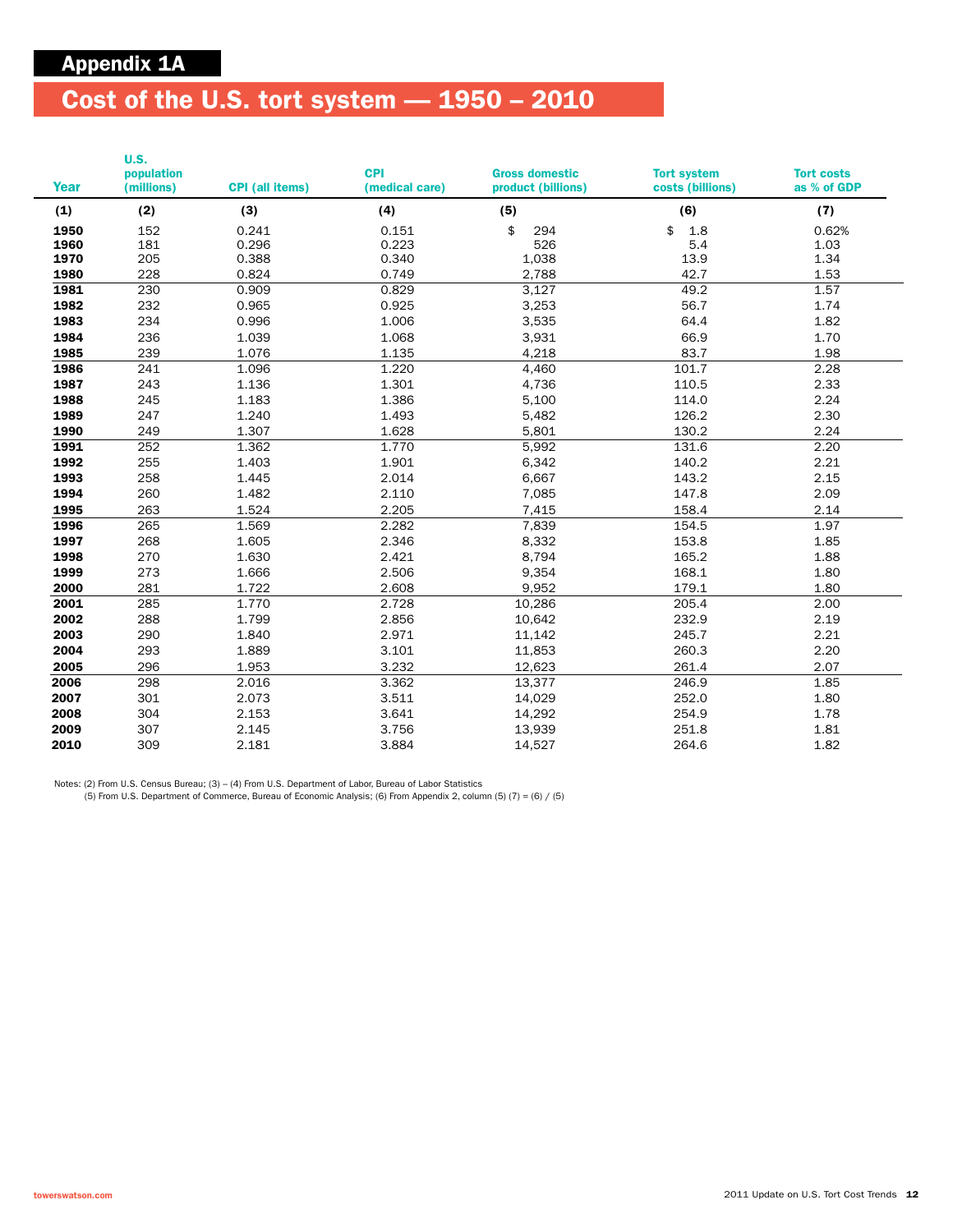# Cost of the U.S. tort system — 1950 – 2010

# Average annual changes by groups of years

| Year      | <b>U.S.</b><br>population<br>(millions) | <b>CPI</b><br>(all items) | <b>CPI</b><br>(medical care) | <b>Gross domestic</b><br>product (billions) | <b>Tort system</b><br>costs (billions) | <b>Tort costs</b><br>as % of GDP |
|-----------|-----------------------------------------|---------------------------|------------------------------|---------------------------------------------|----------------------------------------|----------------------------------|
| (1)       | (2)                                     | (3)                       | (4)                          | (5)                                         | (6)                                    | (7)                              |
| 1951-2010 | 1.2%                                    | 3.7%                      | 5.6%                         | 6.7%                                        | 8.7%                                   | 1.8%                             |
| 1951-1960 | 1.7                                     | 2.1                       | 4.0                          | 6.0                                         | 11.6                                   | 5.3                              |
| 1961-1970 | 1.3                                     | 2.7                       | 4.3                          | 7.0                                         | 9.8                                    | 2.6                              |
| 1971-1980 | 1.1                                     | 7.8                       | 8.2                          | 10.4                                        | 11.9                                   | 1.4                              |
| 1981-1990 | 0.9                                     | 4.7                       | 8.1                          | 7.6                                         | 11.8                                   | 3.9                              |
| 1991-2000 | 1.2                                     | 2.8                       | 4.8                          | 5.5                                         | 3.2                                    | $-2.2$                           |
| 2001      | 1.3                                     | 2.8                       | 4.6                          | 3.4                                         | 14.7                                   | 10.9                             |
| 2002      | 0.9                                     | 1.6                       | 4.7                          | 3.5                                         | 13.4                                   | 9.6                              |
| 2003      | 0.9                                     | 2.3                       | 4.0                          | 4.7                                         | 5.5                                    | 0.8                              |
| 2004      | 0.9                                     | 2.7                       | 4.4                          | 6.4                                         | 6.0                                    | $-0.4$                           |
| 2005      | 0.9                                     | 3.4                       | 4.2                          | 6.5                                         | 0.4                                    | $-5.7$                           |
| 2006      | 0.9                                     | 3.2                       | 4.0                          | 6.0                                         | $-5.6$                                 | $-10.9$                          |
| 2007      | 1.0                                     | 2.9                       | 4.4                          | 4.9                                         | 2.1                                    | $-2.7$                           |
| 2008      | 0.9                                     | 3.8                       | 3.7                          | 1.9                                         | 1.1                                    | $-0.7$                           |
| 2009      | 1.0                                     | $-0.3$                    | 3.2                          | $-2.5$                                      | $-1.2$                                 | 1.3                              |
| 2010      | 0.6                                     | 1.6                       | 3.4                          | 4.2                                         | 5.1                                    | 0.9                              |
| 1951-2000 | 1.2                                     | 4.0                       | 5.9                          | 7.3                                         | 9.6                                    | 2.2                              |
| 2001-2010 | 0.9                                     | 2.4                       | 4.1                          | 3.9                                         | 4.0                                    | 0.1                              |

Note: Based on figures in Appendix 1A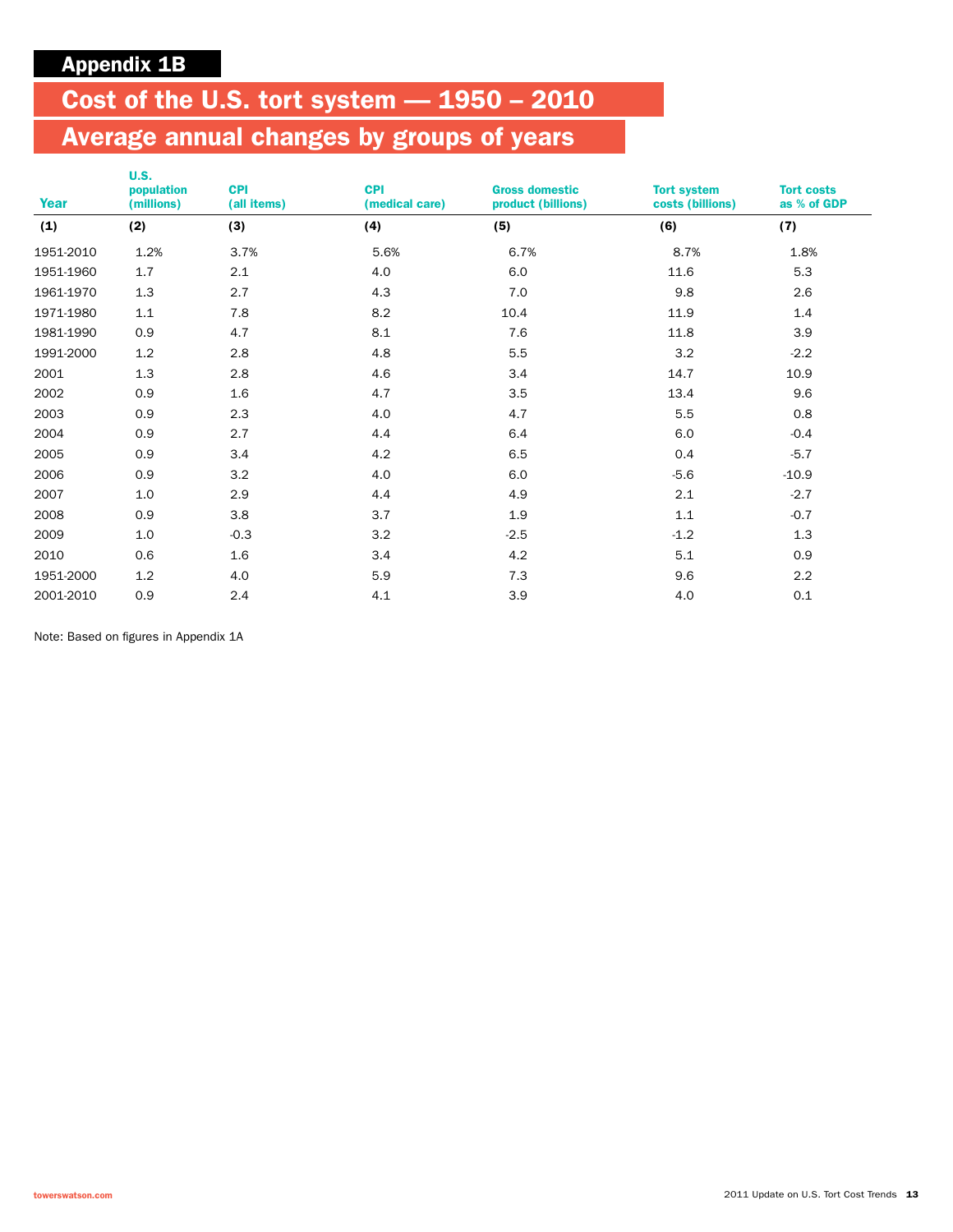## Appendix 2

# Summary of all tort system costs

|              | <b>Liability insured</b>   | <b>Medical</b>           | Self- (un)               |                            |
|--------------|----------------------------|--------------------------|--------------------------|----------------------------|
| Year         | cost                       | malpractice              | <b>insured</b>           | <b>Total cost</b>          |
| (1)          | (2)                        | (3)                      | (4)                      | (5)                        |
| 1950         | \$1,723,059                | \$<br>0                  | \$<br>86,153             | \$<br>1,809,212            |
| 1951         | 2,177,633                  | 0                        | 108,882                  | 2,286,515                  |
| 1952         | 2,557,353                  | 0                        | 127,868                  | 2,685,221                  |
| 1953<br>1954 | 2,828,158<br>2,950,051     | 0<br>0                   | 141,408<br>147,503       | 2,969,566<br>3,097,553     |
| 1955         | 3,250,829                  | 0                        | 162,541                  | 3,413,370                  |
| 1956         | 3,719,824                  | 0                        | 185,991                  | 3,905,815                  |
| 1957         | 4,293,067                  | 0                        | 214,653                  | 4,507,720                  |
| 1958         | 4,624,008                  | 0                        | 231,200                  | 4,855,208                  |
| 1959         | 4,971,526                  | 0                        | 248,576                  | 5,220,102                  |
| 1960         | 5,186,101                  | 0                        | 259,305                  | 5,445,407                  |
| 1961         | 5,394,567                  | 0                        | 269,728                  | 5,664,295                  |
| 1962         | 5,704,594                  | 0                        | 285,230                  | 5,989,824                  |
| 1963         | 6,299,547                  | 0                        | 314,977                  | 6,614,525                  |
| 1964         | 6,924,227                  | 0                        | 346,211                  | 7,270,438                  |
| 1965         | 7,570,265                  | 0                        | 378,513                  | 7,948,778                  |
| 1966         | 8,322,529                  | 0                        | 416,126                  | 8,738,655                  |
| 1967         | 9,150,869                  | 0<br>0                   | 457,543                  | 9,608,413                  |
| 1968<br>1969 | 10,102,273<br>11,413,351   | 0                        | 505,114<br>570,668       | 10,607,387<br>11,984,019   |
| 1970         | 13,208,732                 | 0                        | 660,437                  | 13,869,169                 |
| 1971         | 14,304,768                 | 0                        | 715,238                  | 15,020,007                 |
| 1972         | 14,933,112                 | 0                        | 746,656                  | 15,679,768                 |
| 1973         | 14,621,296                 | 0                        | 563,240                  | 15,184,535                 |
| 1974         | 15,837,813                 | 0                        | 623,535                  | 16,461,347                 |
| 1975         | 17,914,909                 | 1,158,476                | 960,444                  | 20,033,829                 |
| 1976         | 20,687,521                 | 1,420,786                | 1,245,574                | 23,353,881                 |
| 1977         | 24,073,405                 | 1,811,894                | 2,081,899                | 27,967,198                 |
| 1978         | 27,616,588                 | 2,241,760                | 2,814,504                | 32,672,853                 |
| 1979         | 30,934,883                 | 2,745,213                | 3,358,083                | 37,038,178                 |
| 1980         | 34,057,943                 | 3,376,381                | 5,235,693                | 42,670,017                 |
| 1981         | 38,929,780                 | 4,065,717                | 6,245,906                | 49,241,403                 |
| 1982         | 44,438,093                 | 4,845,214                | 7,432,699                | 56,716,006                 |
| 1983<br>1984 | 49,946,629<br>51,208,738   | 5,802,016<br>6,768,896   | 8,676,935<br>8,966,786   | 64,425,580<br>66,944,420   |
| 1985         | 64,455,656                 | 6,740,227                | 12,484,152               | 83,680,035                 |
| 1986         | 78,167,587                 | 6,892,127                | 16,627,514               | 101,687,229                |
| 1987         | 85,112,183                 | 7,314,182                | 18,087,846               | 110,514,210                |
| 1988         | 88,462,814                 | 7,622,786                | 17,925,304               | 114,010,903                |
| 1989         | 97,030,370                 | 8,498,791                | 20,639,237               | 126,168,398                |
| 1990         | 100,602,676                | 9,202,873                | 20,357,363               | 130,162,912                |
| 1991         | 101,016,143                | 10,077,004               | 20,522,153               | 131,615,300                |
| 1992         | 106,652,899                | 10,599,730               | 22,915,896               | 140,168,525                |
| 1993         | 108,560,517                | 11,511,556               | 23,127,472               | 143,199,545                |
| 1994         | 112,042,831                | 12,484,159               | 23,307,639               | 147,834,629                |
| 1995<br>1996 | 118,478,058<br>115,362,594 | 13,285,645<br>14,106,400 | 26,602,720               | 158,366,422<br>154,537,227 |
| 1997         | 113,561,713                | 15,474,060               | 25,068,233<br>24,767,144 | 153,802,916                |
| 1998         | 121,428,366                | 16,429,936               | 27,374,427               | 165,232,729                |
| 1999         | 122,863,786                | 17,898,229               | 27,339,281               | 168,101,297                |
| 2000         | 129,528,854                | 19,596,842               | 29,955,242               | 179,080,939                |
| 2001         | 146,177,700                | 21,723,960               | 37,453,893               | 205,355,553                |
| 2002         | 165,841,657                | 24,152,742               | 42,924,460               | 232,918,858                |
| 2003         | 173,873,885                | 26,484,564               | 45,333,244               | 245,691,693                |
| 2004         | 181,954,952                | 28,189,883               | 50,197,025               | 260,341,861                |
| 2005         | 181,971,396                | 29,391,286               | 50,057,650               | 261,420,332                |
| 2006         | 171,228,466                | 30,143,829               | 45,529,106               | 246,901,402                |
| 2007         | 174,732,090                | 30,409,030               | 46,848,019               | 251,989,138                |
| 2008<br>2009 | 178,529,147                | 29,768,202<br>29,953,137 | 46,583,994<br>46,975,167 | 254,881,344                |
| 2010         | 174,844,599<br>172,854,034 | 29,844,869               | 61,926,686               | 251,772,904<br>264,625,589 |
|              |                            |                          |                          |                            |

Notes: All dollar amounts are in \$000s; (2) from Appendix 3 [1975 – 2010 excludes Medical malpractice]; (3) from Appendix 5; (4) from Appendix 4 [Prior to 1973, .05 x (2)]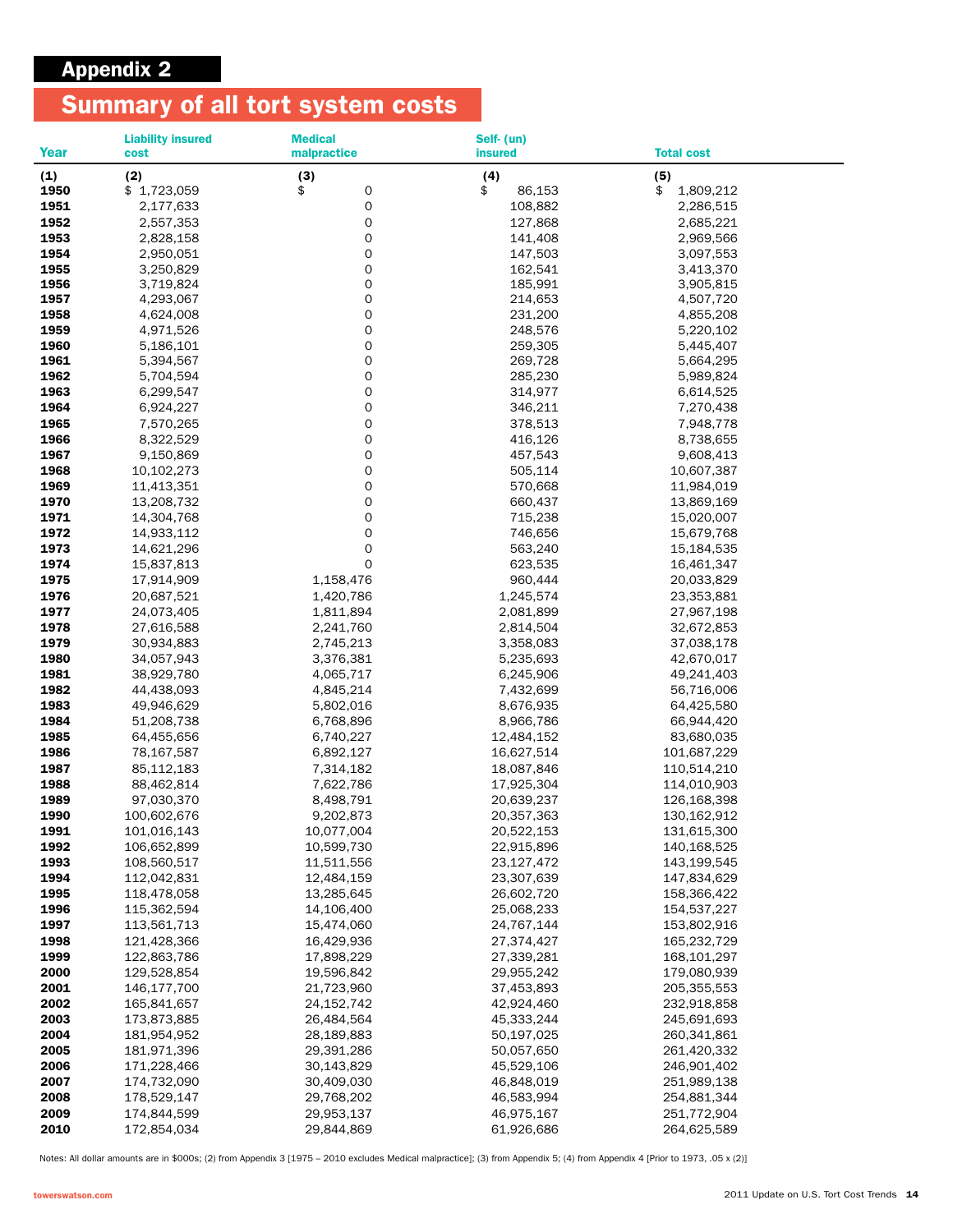## Appendix 3

## Insured tort costs

| <b>Year</b>  | <b>Earned premium</b>      | <b>Loss and LAE ratio</b> | <b>Expense ratio</b> | <b>Combined ratio</b> | <b>Insured tort costs</b>  |
|--------------|----------------------------|---------------------------|----------------------|-----------------------|----------------------------|
| (1)          | (2)                        | (3)                       | (4)                  | (5)                   | (6)                        |
| 1950         | \$1,752,857                | 64.3                      | 34.0                 | 98.3                  | \$<br>1,723,059            |
| 1951         | 2,083,720                  | 71.1                      | 33.4                 | 104.5                 | 2,177,633                  |
| 1952         | 2,515,153                  | 69.3                      | 32.4                 | 101.7                 | 2,557,353                  |
| 1953         | 2,981,588                  | 63.2                      | 31.6                 | 94.9                  | 2,828,158                  |
| 1954         | 3,155,435                  | 61.4                      | 32.1                 | 93.5                  | 2,950,051                  |
| 1955         | 3,337,773                  | 64.9                      | 32.5                 | 97.4                  | 3,250,829                  |
| 1956         | 3,619,255                  | 70.1                      | 32.7                 | 102.8                 | 3,719,824                  |
| 1957         | 4,035,199                  | 74.0                      | 32.4                 | 106.4                 | 4,293,067                  |
| 1958         | 4,442,849                  | 72.6                      | 31.4                 | 104.1                 | 4,624,008                  |
| 1959         | 4,951,128                  | 69.9                      | 30.6                 | 100.4                 | 4,971,526                  |
| 1960         | 5,276,984                  | 67.7                      | 30.6                 | 98.3                  | 5,186,101                  |
| 1961         | 5,504,507                  | 67.1                      | 30.9                 | 98.0                  | 5,394,567                  |
| 1962         | 5,819,378                  | 67.3                      | 30.8                 | 98.0                  | 5,704,594                  |
| 1963         | 6,224,657                  | 70.5                      | 30.7                 | 101.2                 | 6,299,547                  |
| 1964         | 6,688,473                  | 73.4                      | 30.1                 | 103.5                 | 6,924,227                  |
| 1965         | 7,379,531                  | 73.5                      | 29.1                 | 102.6                 | 7,570,265                  |
| 1966         | 8,187,339                  | 73.4                      | 28.3                 | 101.7                 | 8,322,529                  |
| 1967         | 8,947,529                  | 74.1                      | 28.1                 | 102.3                 | 9,150,869                  |
| 1968         | 9,768,188                  | 75.6                      | 27.8                 | 103.4                 | 10,102,273                 |
| 1969         | 10,957,402                 | 76.9                      | 27.2                 | 104.2                 | 11,413,351                 |
| 1970         | 12,715,930                 | 77.5                      | 26.4                 | 103.9                 | 13,208,732                 |
| 1971         | 14,273,904                 | 74.1                      | 26.1                 | 100.2                 | 14,304,768                 |
| 1972         | 15,144,973                 | 71.8                      | 26.8                 | 98.6                  | 14,933,112                 |
| 1973         | 14,360,195                 | 74.8                      | 27.0                 | 101.8                 | 14,621,296                 |
| 1974         | 14,908,953                 | 78.5                      | 27.7                 | 106.2                 | 15,837,813                 |
| 1975         | 16,500,824                 | 81.5                      | 27.0                 | 108.6                 | 17,914,909                 |
| 1976<br>1977 | 20,090,047<br>24,973,118   | 77.3<br>71.4              | 25.7<br>25.0         | 103.0<br>96.4         | 20,687,521                 |
| 1978         | 28,692,720                 | 70.5                      | 25.8                 | 96.2                  | 24,073,405<br>27,616,588   |
| 1979         | 31,088,697                 | 73.1                      | 26.4                 | 99.5                  | 30,934,883                 |
| 1980         | 32,194,946                 | 78.7                      | 27.1                 | 105.8                 | 34,057,943                 |
| 1981         | 32,838,195                 | 90.7                      | 27.8                 | 118.6                 | 38,929,780                 |
| 1982         | 34,170,095                 | 101.5                     | 28.6                 | 130.0                 | 44,438,093                 |
| 1983         | 36,235,619                 | 109.2                     | 28.6                 | 137.8                 | 49,946,629                 |
| 1984         | 39,843,449                 | 101.1                     | 27.4                 | 128.5                 | 51,208,738                 |
| 1985         | 50,372,373                 | 102.9                     | 25.1                 | 128.0                 | 64,455,656                 |
| 1986         | 68,516,069                 | 90.7                      | 23.3                 | 114.1                 | 78,167,587                 |
| 1987         | 78,337,490                 | 84.8                      | 23.9                 | 108.6                 | 85,112,183                 |
| 1988         | 81,771,490                 | 83.7                      | 24.5                 | 108.2                 | 88,462,814                 |
| 1989         | 83,745,030                 | 89.7                      | 26.1                 | 115.9                 | 97,030,370                 |
| 1990         | 87,971,533                 | 89.1                      | 25.2                 | 114.4                 | 100,602,676                |
| 1991         | 89,311,786                 | 87.0                      | 26.1                 | 113.1                 | 101,016,143                |
| 1992         | 92,659,338                 | 89.9                      | 25.2                 | 115.1                 | 106,652,899                |
| 1993         | 96,562,526                 | 87.6                      | 24.8                 | 112.4                 | 108,560,517                |
| 1994         | 101,730,356                | 85.7                      | 24.4                 | 110.1                 | 112,042,831                |
| 1995         | 105,299,103                | 87.6                      | 24.9                 | 112.5                 | 118,478,058                |
| 1996         | 108,378,052                | 81.7                      | 24.8                 | 106.4                 | 115,362,594                |
| 1997         | 110,525,049                | 77.4                      | 25.4                 | 102.7                 | 113,561,713                |
| 1998         | 113,325,370                | 81.2                      | 25.9                 | 107.2                 | 121,428,366                |
| 1999         | 111,429,324                | 83.7                      | 26.5                 | 110.3                 | 122,863,786                |
| 2000         | 113,589,472                | 87.4                      | 26.6                 | 114.0                 | 129,528,854                |
| 2001<br>2002 | 124,411,884<br>140,996,964 | 92.5<br>93.2              | 25.0<br>24.5         | 117.5<br>117.6        | 146,177,700<br>165,841,657 |
| 2003         | 161,077,976                | 83.9                      | 24.1                 | 107.9                 | 173,873,885                |
| 2004         | 173,673,135                | 80.2                      | 24.6                 | 104.8                 | 181,954,952                |
| 2005         | 179,195,243                | 77.3                      | 24.3                 | 101.5                 | 181,971,396                |
| 2006         | 181,766,485                | 69.3                      | 24.9                 | 94.2                  | 171,228,466                |
| 2007         | 181,246,054                | 70.8                      | 25.6                 | 96.4                  | 174,732,090                |
| 2008         | 178,421,527                | 73.9                      | 26.1                 | 100.1                 | 178,529,147                |
| 2009         | 173,335,493                | 73.9                      | 26.9                 | 100.9                 | 174,844,599                |
| 2010         | 172,130,419                | 73.6                      | 26.8                 | 100.4                 | 172,854,034                |
|              |                            |                           |                      |                       |                            |

Notes: (2),(6) Amounts are in \$000s. All data reflect direct revenues and costs from Best's Aggregates and Averages and SNL Financial.

Prior to 1975, Medical Malpractice is included; for  $1975 - 2010$  it is excluded; (6) = (2) x (5).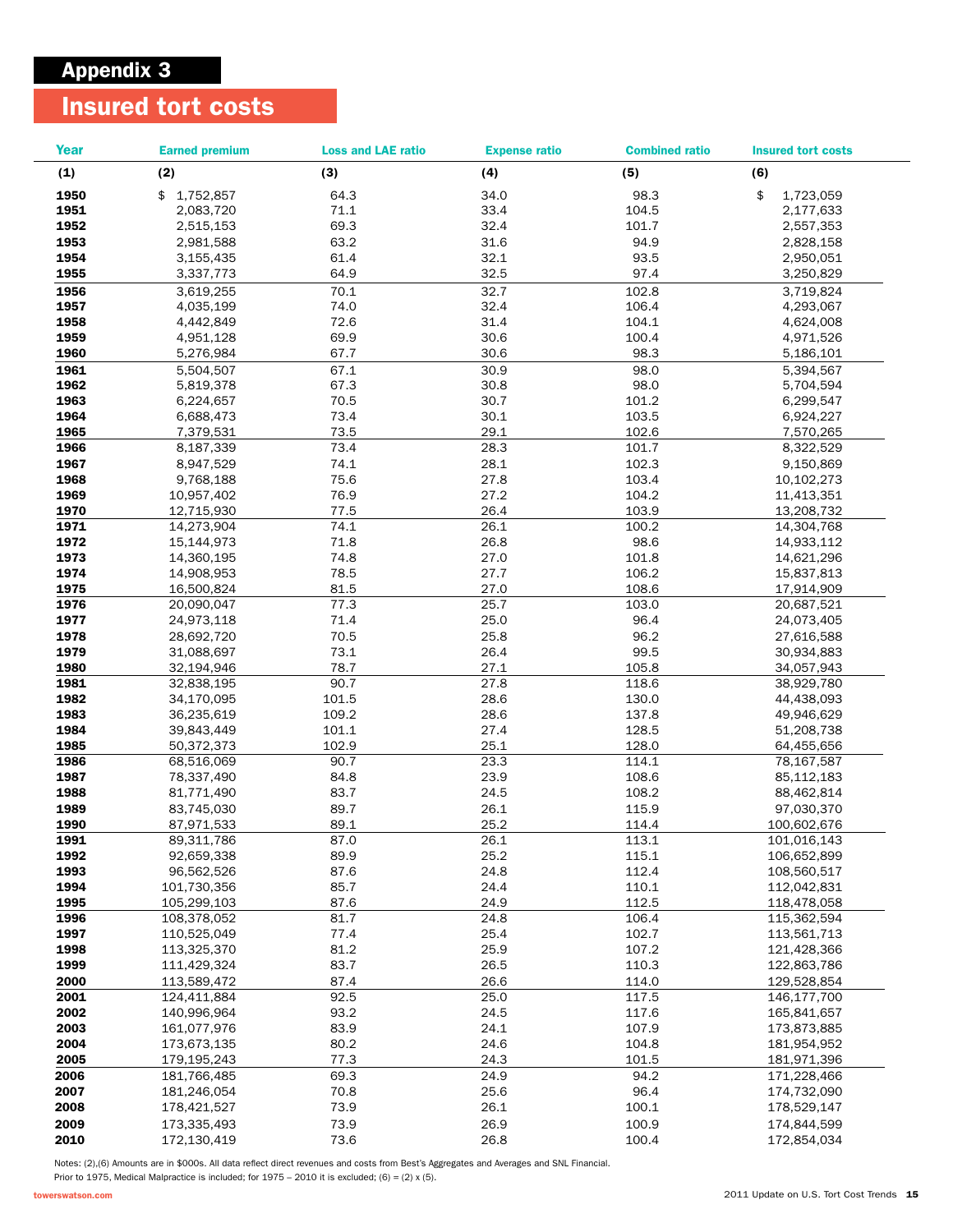# Comparisons of personal lines to commercial lines costs,

# and impact of self-insurance

|             | <b>Personal lines</b> |                              |                    | <b>Commercial lines</b> |                              |                        |                              |
|-------------|-----------------------|------------------------------|--------------------|-------------------------|------------------------------|------------------------|------------------------------|
| <b>Year</b> | <b>Insured</b>        | Self- (un)<br><b>insured</b> | <b>Total</b>       | <b>Insured</b>          | Self- (un)<br><b>insured</b> | <b>Total</b>           | Self- (un)<br><b>insured</b> |
| (1)<br>1973 | (2)<br>\$8,521,899    | (3)<br>2.0%                  | (4)<br>\$8,695,815 | (5)<br>\$6,099,397      | (6)<br>6.0%                  | (7)<br>6,488,720<br>\$ | (8)<br>\$<br>563,240         |
| 1974        | 8,921,581             | 2.0                          | 9,103,654          | 6,916,232               | 6.0                          | 7,357,694              | 623,535                      |
| 1975        | 10,336,734            | 2.0                          | 10,547,688         | 7,578,176               | 9.0                          | 8,327,665              | 960,444                      |
| 1976        | 11,609,756            | 2.0                          | 11,846,690         | 9,077,764               | 10.0                         | 10,086,405             | 1,245,574                    |
| 1977        | 12,902,054            | 2.0                          | 13,165,362         | 11,171,351              | 14.0                         | 12,989,943             | 2,081,899                    |
| 1978        | 14,381,293            | 2.0                          | 14,674,789         | 13,235,295              | 16.0                         | 15,756,304             | 2,814,504                    |
| 1979        | 15,985,767            | $2.0\,$                      | 16,312,007         | 14,949,116              | 16.9                         | 17,980,958             | 3,358,083                    |
| 1980        | 17,084,039            | 2.0                          | 17,432,692         | 16,973,905              | 22.4                         | 21,860,944             | 5,235,693                    |
| 1981        | 18,892,570            | 2.0                          | 19,278,133         | 20,037,210              | 22.6                         | 25,897,553             | 6,245,906                    |
| 1982        | 20,828,903            | 2.0                          | 21,253,983         | 23,609,190              | 22.9                         | 30,616,810             | 7,432,699                    |
| 1983        | 22,945,067            | 2.0                          | 23,413,333         | 27,001,563              | 23.3                         | 35,210,231             | 8,676,935                    |
| 1984        | 25,615,607            | 2.0                          | 26,138,375         | 25,593,130              | 24.8                         | 34,037,149             | 8,966,786                    |
| 1985        | 29,695,287            | 2.0                          | 30,301,313         | 34,760,369              | 25.5                         | 46,638,495             | 12,484,152                   |
| 1986        | 34,460,827            | 2.0                          | 35,164,110         | 43,706,759              | 26.7                         | 59,630,991             | 16,627,514                   |
| 1987        | 38,092,590            | 2.0                          | 38,869,990         | 47,019,592              | 26.9                         | 64,330,038             | 18,087,846                   |
| 1988        | 41,783,652            | 2.0                          | 42,636,380         | 46,679,161              | 26.8                         | 63,751,737             | 17,925,304                   |
| 1989        | 46,424,500            | 2.0                          | 47,371,939         | 50,605,870              | 28.0                         | 70,297,668             | 20,639,237                   |
| 1990        | 50,967,722            | 2.0                          | 52,007,879         | 49,634,954              | 28.0                         | 68,952,159             | 20,357,363                   |
| 1991        | 52,338,179            | 2.0                          | 53,406,306         | 48,677,963              | 28.6                         | 68,131,990             | 20,522,153                   |
| 1992        | 55,274,662            | 2.0                          | 56,402,716         | 51,378,237              | 29.8                         | 73,166,079             | 22,915,896                   |
| 1993        | 56,164,851            | 2.0                          | 57,311,072         | 52,395,666              | 29.6                         | 74,376,917             | 23,127,472                   |
| 1994        | 58,857,222            | 2.0                          | 60,058,389         | 53,185,609              | 29.4                         | 75,292,080             | 23,307,639                   |
| 1995        | 60,222,560            | 2.0                          | 61,451,592         | 58,255,497              | 30.3                         | 83,629,186             | 26,602,720                   |
| 1996        | 61,414,886            | $2.0\,$                      | 62,668,251         | 53,947,707              | 30.6                         | 77,762,576             | 25,068,233                   |
| 1997        | 62,097,411            | 2.0                          | 63,364,705         | 51,464,302              | 31.3                         | 74,964,151             | 24,767,144                   |
| 1998        | 64,995,727            | 2.0                          | 66,322,170         | 56,432,639              | 31.6                         | 82,480,623             | 27,374,427                   |
| 1999        | 66,807,453            | 2.0                          | 68,170,870         | 56,056,333              | 31.7                         | 82,032,197             | 27,339,281                   |
| 2000        | 70,866,341            | 2.0                          | 72,312,592         | 58,662,514              | 32.7                         | 87,171,504             | 29,955,242                   |
| 2001        | 75,245,057            | 2.0                          | 76,780,671         | 70,932,643              | 33.6                         | 106,850,923            | 37,453,893                   |
| 2002        | 78,405,888            | 2.0                          | 80,006,008         | 87,435,769              | 32.1                         | 128,760,109            | 42,924,460                   |
| 2003        | 82,522,939            | 2.0                          | 84,207,081         | 91,350,946              | 32.3                         | 135,000,048            | 45,333,244                   |
| 2004        | 85,077,876            | 2.0                          | 86,814,159         | 96,877,076              | 33.3                         | 145,337,818            | 50,197,025                   |
| 2005        | 86,731,770            | 2.0                          | 88,501,806         | 95,239,627              | 33.6                         | 143,527,240            | 50,057,650                   |
| 2006        | 85,645,991            | 2.0                          | 87,393,869         | 85,582,475              | 33.8                         | 129,363,704            | 45,529,106                   |
| 2007        | 89,012,409            | 2.0                          | 90,828,989         | 85,719,680              | 34.4                         | 130,751,119            | 46,848,019                   |
| 2008        | 92,299,249            | 2.0                          | 94,182,907         | 86,229,898              | 34.1                         | 130,930,234            | 46,583,994                   |
| 2009        | 93,461,604            | 2.0                          | 95,368,984         | 81,382,995              | 35.6                         | 126,450,783            | 46,975,167                   |
| 2010        | 94,724,780            | $2.0\,$                      | 96,657,939         | 78,129,254              | 43.4                         | 138,122,781            | 61,926,686                   |

Notes: All dollar amounts are in \$000s.

(2), (5) From Best's Aggregates and Averages, and SNL Financial (excludes Medical Malpractice); (3) Estimated by Towers Watson; (4) (2) / [1.0 - (3)]

(6) Based on various studies estimating the size of the self-insured market and estimates by Towers Watson; (7) (5) /  $[1.0 \cdot (6)]$ ; (8)  $[ (4) \cdot (2)] + [ (7) \cdot (5) ]$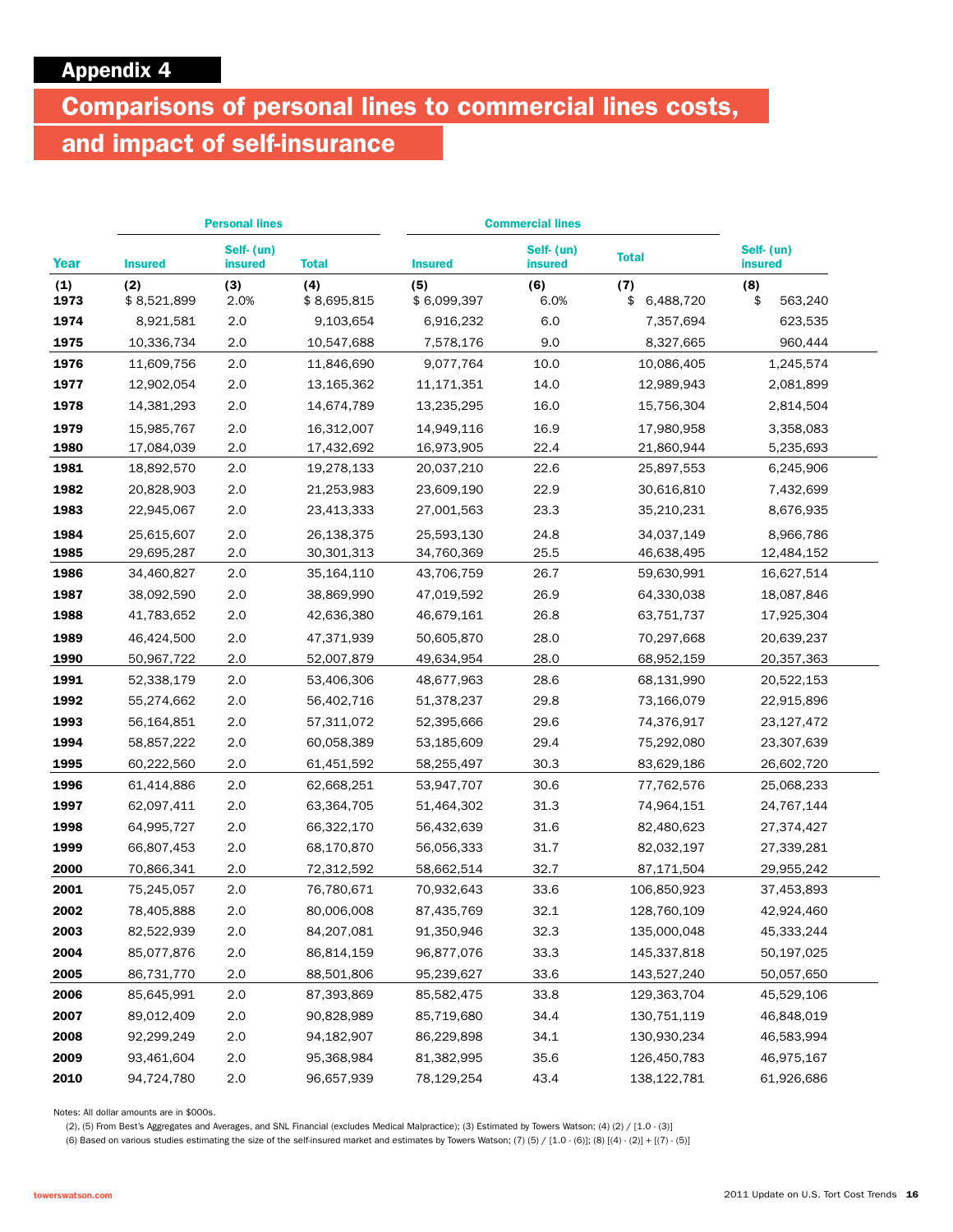# Medical malpractice tort costs

|      | <b>Loss and LAE costs</b> |                   |              |              | U/W              |                   |
|------|---------------------------|-------------------|--------------|--------------|------------------|-------------------|
| Year | <b>Hospital</b>           | <b>Physicians</b> | <b>Other</b> | <b>Total</b> | expense<br>ratio | <b>Total cost</b> |
| (1)  | (2)                       | (3)               | (4)          | (5)          | (6)              | (7)               |
| 1975 | \$ 378,619                | \$<br>554,171     | \$<br>83,951 | \$1,016,742  | 12.2             | \$1,158,476       |
| 1976 | 465,814                   | 680,949           | 107,337      | 1,254,100    | 11.7             | 1,420,786         |
| 1977 | 567,845                   | 875,367           | 140,488      | 1,583,700    | 12.6             | 1,811,894         |
| 1978 | 690,917                   | 1,084,047         | 179,693      | 1,954,658    | 12.8             | 2,241,760         |
| 1979 | 848,193                   | 1,363,543         | 232,868      | 2,444,605    | 11.0             | 2,745,213         |
| 1980 | 1,051,838                 | 1,690,090         | 300,238      | 3,042,166    | 9.9              | 3,376,381         |
| 1981 | 1,290,927                 | 1,998,159         | 374,557      | 3,663,643    | 9.9              | 4,065,717         |
| 1982 | 1,576,183                 | 2,350,909         | 465,101      | 4,392,193    | 9.3              | 4,845,214         |
| 1983 | 1,890,801                 | 2,772,834         | 574,426      | 5,238,060    | 9.7              | 5,802,016         |
| 1984 | 2,181,499                 | 3,272,719         | 698,675      | 6,152,893    | 9.1              | 6,768,896         |
| 1985 | 2,129,009                 | 3,418,252         | 710,593      | 6,257,854    | 7.2              | 6,740,227         |
| 1986 | 2,175,976                 | 3,433,666         | 718,584      | 6,328,226    | 8.2              | 6,892,127         |
| 1987 | 2,268,904                 | 3,581,822         | 749,467      | 6,600,193    | 9.8              | 7,314,182         |
| 1988 | 2,363,708                 | 3,757,656         | 784,135      | 6,905,499    | 9.4              | 7,622,786         |
| 1989 | 2,456,483                 | 4,013,665         | 828,813      | 7,298,961    | 14.1             | 8,498,791         |
| 1990 | 2,572,981                 | 4,468,082         | 901,947      | 7,943,010    | 13.7             | 9,202,873         |
| 1991 | 2,692,628                 | 4,966,450         | 981,113      | 8,640,192    | 14.3             | 10,077,004        |
| 1992 | 2,841,396                 | 5,481,304         | 1,066,122    | 9,388,822    | 11.4             | 10,599,730        |
| 1993 | 2,967,300                 | 5,863,791         | 1,131,246    | 9,962,337    | 13.5             | 11,511,556        |
| 1994 | 3,049,164                 | 6,322,753         | 1,200,524    | 10,572,441   | 15.3             | 12,484,159        |
| 1995 | 3,162,980                 | 6,796,529         | 1,288,552    | 11,248,061   | 15.3             | 13,285,645        |
| 1996 | 3,284,839                 | 7,364,371         | 1,391,562    | 12,040,772   | 14.6             | 14,106,400        |
| 1997 | 3,481,942                 | 7,917,420         | 1,504,483    | 12,903,845   | 16.6             | 15,474,060        |
| 1998 | 3,658,590                 | 8,656,884         | 1,641,645    | 13,957,119   | 15.1             | 16,429,936        |
| 1999 | 3,997,582                 | 9,528,191         | 1,821,007    | 15,346,779   | 14.3             | 17,898,229        |
| 2000 | 4,393,333                 | 10,579,339        | 2,035,964    | 17,008,636   | 13.2             | 19,596,842        |
| 2001 | 4,904,910                 | 12,093,338        | 2,334,513    | 19,332,761   | 11.0             | 21,723,960        |
| 2002 | 5,559,553                 | 13,437,948        | 2,635,178    | 21,632,680   | 10.4             | 24,152,742        |
| 2003 | 5,963,951                 | 14,787,711        | 2,878,501    | 23,630,163   | 10.8             | 26,484,564        |
| 2004 | 6,164,095                 | 15,637,546        | 3,024,146    | 24,825,787   | 11.9             | 28,189,883        |
| 2005 | 6,245,734                 | 16,519,377        | 3,157,791    | 25,922,902   | 11.8             | 29,391,286        |
| 2006 | 6,440,111                 | 16,793,983        | 3,222,844    | 26,456,938   | 12.2             | 30,143,829        |
| 2007 | 6,504,512                 | 16,961,922        | 3,222,522    | 26,688,956   | 12.2             | 30,409,030        |
| 2008 | 8,140,229                 | 14,667,898        | 3,132,120    | 25,940,246   | 12.9             | 29,768,202        |
| 2009 | 8,112,566                 | 14,663,527        | 3,096,444    | 25,872,536   | 13.6             | 29,953,137        |
| 2010 | 8,129,422                 | 14,567,661        | 3,066,958    | 25,854,042   | 13.4             | 29,844,869        |

Notes: All dollar amounts are in \$000s.

 $(2)$ ,  $(3)$ ,  $(4)$  From internal Towers Watson study;  $(5) = (2) + (3) + (4)$ ;  $(6)$  From "Best's Aggregates and Averages"; the ratio of underwriting expenses to all losses

and expenses combined, multiplied by 0.90 to reflect lower costs in alternative market. Adjusted downward for  $2005 - 2010$  due to jump in industry ratio; (7) = (5) / [1.0 - (6)]